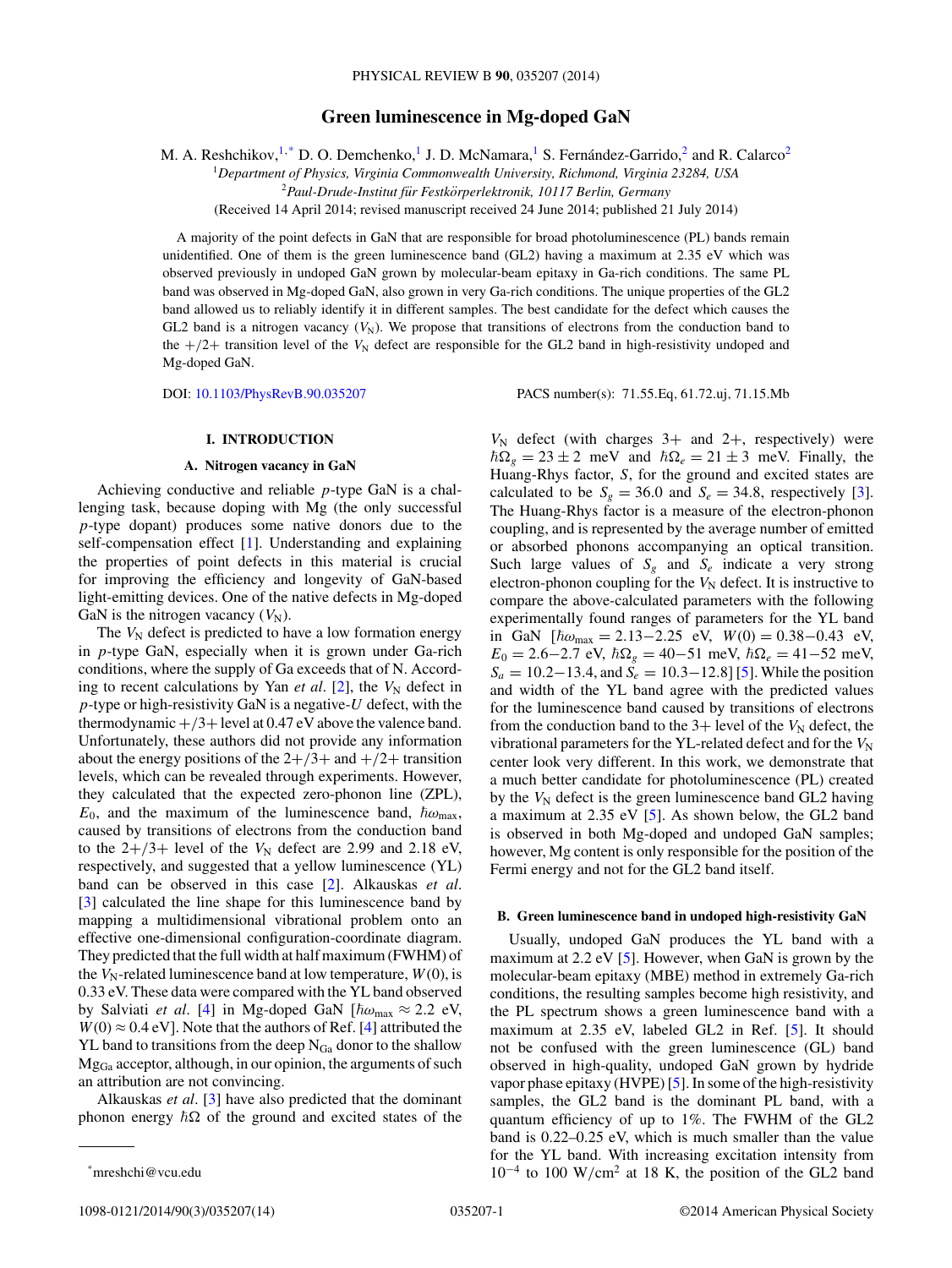<span id="page-1-0"></span>does not change, but its quantum efficiency decreases by two orders of magnitude, presumably due to the saturation of the related defect with photogenerated holes. In contrast to a majority of PL bands in undoped GaN, the intensity of the GL2 band decays exponentially after a pulsed excitation, even at low temperatures (15–100 K), with a characteristic PL lifetime of about  $250 \mu s$ . With increasing temperature, the intensity of the GL2 band is constant up to ∼100 K. At higher temperatures, thermal quenching of the PL is observed, revealing an activation energy of  $120 \pm 20$  meV. Above 200 K, the GL2 band becomes masked by other PL bands. The GL2 band maximum shifts to higher energy by about 10–30 meV as the temperature increases from 15 to 200 K. The temperature dependence of the GL2 band FWHM, *W*(*T* ), follows the law expected for defects with strong electron-phonon coupling [\[5\]](#page-13-0),

$$
W(T) = W(0)\sqrt{\coth\left(\frac{\hbar\Omega_e}{2kT}\right)},\tag{1}
$$

where *k* is Boltzmann's constant and  $\hbar\Omega_e$  is the energy of the dominant phonon mode for the defect in the excited state. By fitting the experimental data with Eq. (1),  $\hbar\Omega_e$  was estimated to be 23 meV. This value is much smaller than the dominant phonon energies for acceptors responsible for several PL bands in GaN, which range from 40 to 50 meV [\[5\]](#page-13-0). Assuming that adiabatic potentials in the ground and excited states are similar  $(i.e., \hbar\Omega_g = \hbar\Omega_e$  and  $S_g = S_e$ ), the Huang-Rhys factors for the defect responsible for the GL2 band were estimated to be about 20. This value is much larger than the typical values for other defects in GaN, which range from 3 to 10 (Ref. [\[5\]](#page-13-0)), suggesting a different origin of the GL2 band.

In contrast to other PL bands in GaN, the GL2 band could not be excited with photon energies below the band gap [\[6\]](#page-13-0). This finding may indicate that the characteristic PL excitation band for the GL2 band lies at energies higher than the band gap. The GL2 band was attributed to an internal transition in some defect having very strong electron-phonon coupling [\[5\]](#page-13-0). The PL quenching at temperatures above 100 K was explained by a conversion of the defect from a radiative state to a nonradiative state due to phonon-assisted transitions from an excited state to the ground state via crossed adiabatic potentials—the socalled Seitz-Mott mechanism [\[7\]](#page-13-0). This conclusion was based on the fact that the activation energy of the thermal quenching (∼0.1 eV) was too small for a defect causing a PL band in the green region of the spectrum. In Secs. IV A and IV D, we suggest a different mechanism for the PL quenching, which agrees with all the available experimental data. As for the identification of the defect responsible for the GL2 band, it is most likely a native defect (or a complex) related to the excess of Ga, because the samples were undoped. Since such samples were high resistivity, it was originally proposed that a good candidate for the GL2 defect is the gallium antisite  $(Ga_N)$  [\[5\]](#page-13-0). However, from first-principles calculations, the formation of the  $Ga<sub>N</sub>$  defect is very unlikely if the Fermi level is far from the valence band [\[1\]](#page-13-0). In this work, we present evidence that the nitrogen vacancy is the most likely candidate for the defect responsible for the GL2 band.

## **II. METHODS**

#### **A. Experimental details**

The samples studied in this work were 750–800-nm-thick GaN:Mg layers grown in a custom-built MBE system equipped with a radio-frequency  $N_2$  plasma source for active N, and solid-source effusion cells for Ga and Mg. All samples were prepared on top of  $5-6$ - $\mu$ m-thick undoped GaN(0001) templates grown by HVPE on 2-in. sapphire substrates. The GaN:Mg layers were grown at  $T = 690$  °C under Ga-rich conditions [\[8,9\]](#page-13-0), using a Ga/N flux ratio of 1.4. The growth rate, determined by the impinging active N flux, was 0.5 *μ*m/h. The Mg concentration was varied by changing the Mg flux. The Mg cell temperatures and the corresponding beam equivalent pressures used in this work were in the ranges of 420–440 °C and 0.5 to  $1 \times 10^{-8}$  mbar, respectively. The concentration of free holes,  $p$ , and their mobility,  $\mu$ , were estimated from the analysis of room-temperature Hall-effect data to be ∼1 × 1018 cm−<sup>3</sup> and <sup>∼</sup>10 cm2*/*V s, respectively. The concentration of Mg atoms was estimated to be 2 to  $5 \times 10^{19}$  cm<sup>-3</sup> from secondary ion mass spectrometry (SIMS) measurements on GaN:Mg layers grown in identical conditions. The residual concentrations of O and Si, as measured by SIMS from comparable but nonintentionally doped GaN layers, were below  $5 \times 10^{16}$  cm<sup>-3</sup>. There was no postgrowth annealing, except for the samples used for the Hall-effect measurements which were annealed for 10 min at 480 °C to improve the *p*-type contacts.

Steady-state PL was excited with a continuous-wave He-Cd laser (40 mW). Other details of the PL measurements can be found in Ref. [\[10\]](#page-13-0). The absolute internal quantum efficiency of PL,  $\eta$ , is defined as  $\eta = I^{\text{PL}}/G$ , where  $I^{\text{PL}}$  is the integrated PL intensity from a particular PL band and *G* is the concentration of electron-hole pairs created by the laser per second in the same volume. To find  $\eta$ , we compared the integrated intensity of the ultraviolet luminescence (UVL) band with the PL intensity obtained from a calibrated GaN sample [\[10,11\]](#page-13-0). All of the measurements were done under identical conditions with calibrated excitation power density *P*exc.

#### **B. Theoretical details**

In order to identify the microscopic origin of the observed GL2 band, we performed Heyd-Scuseria-Ernzerhof (HSE) hybrid functional [\[12\]](#page-13-0) calculations of several possible defect configurations. In the HSE hybrid functional, as implemented in the VASP program [\[13\]](#page-13-0), we adjusted the fraction of exact exchange to 0.312 and the screening parameter to 0.2  $\rm \AA^{-1}$ . It has been shown that these parameters accurately reproduce energetics and optical properties of defects in GaN [\[14\]](#page-13-0). The computed band gap of 3.5 eV agrees with the low-temperature experimental value of 3.50 eV, and computed relaxed lattice parameters for wurtzite GaN ( $a = 3.210$  Å,  $c = 5.198$  Å, and  $u = 0.377$ ) also agree with experimental values ( $a =$ 3.189 Å, and  $c = 5.185$  Å) [[15\]](#page-13-0). The 128-atom supercells were used with all internal degrees of freedom relaxed using HSE hybrid functional calculations to result in forces of  $0.05 \text{ eV/A}$  or less. The plane-wave basis sets with a 400 eV cutoff at the  $\Gamma$  point were used in all calculations. Spin polarized calculations were performed in all cases. The defect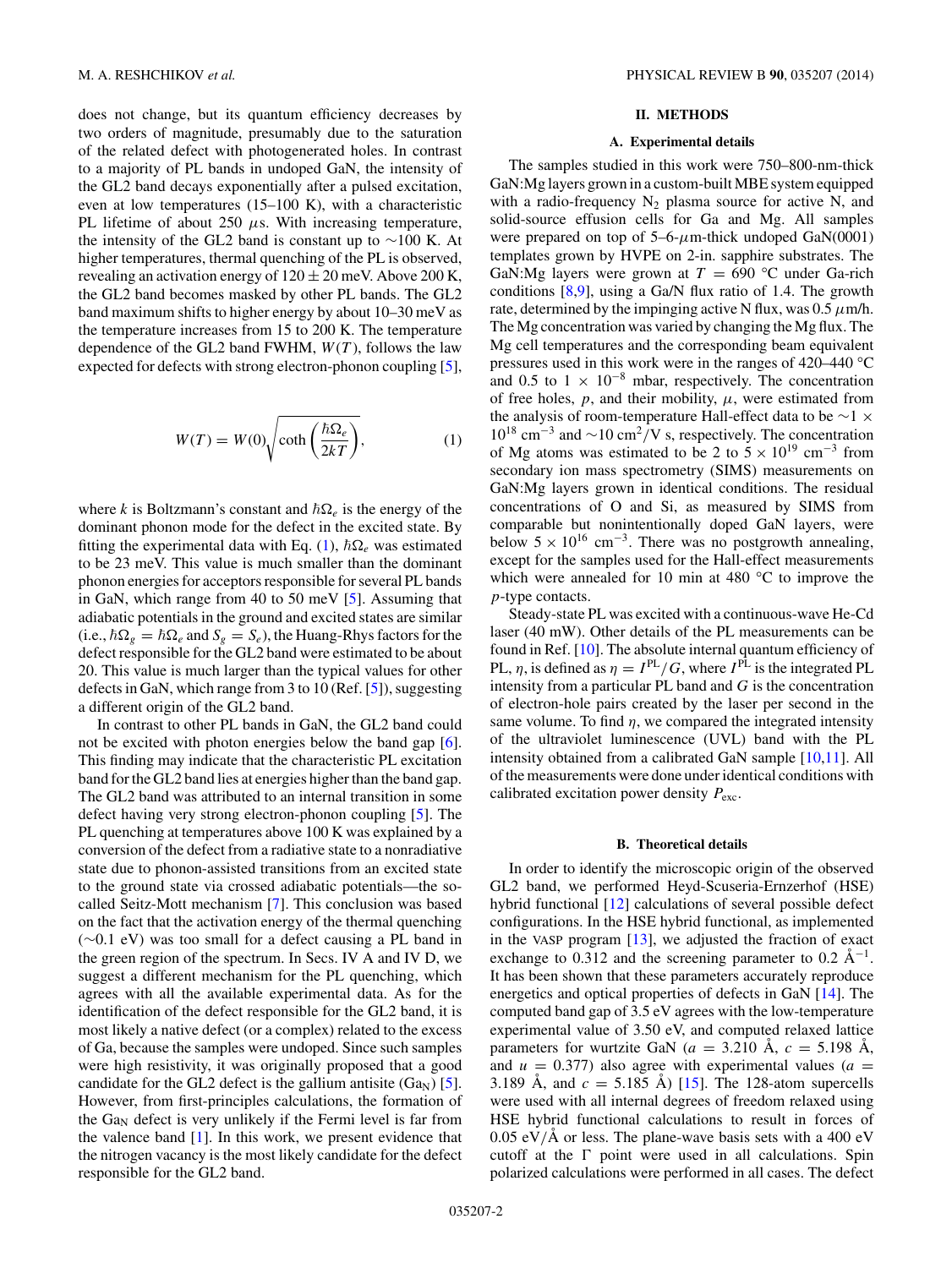<span id="page-2-0"></span>formation energy is defined as the total energy difference of the supercell including the defect and the bulk supercell, compensating for the difference in the chemical potentials of the missing (added) atoms in the defect cell, and adding the charging energy of a defect for nonzero charge states. The chemical potentials for N, Ga, and Mg are obtained from HSE calculations of the  $N_2$  molecule, metallic Ga, and  $Mg_3N_2$ , respectively. Several corrections to the formation energies of defects due to several physical origins [\[16\]](#page-13-0) are applied as described elsewhere [\[14,17\]](#page-13-0). Note that comparing the absolute values of the computed formation energies to the expected experimental concentrations of defects should be done with caution. Since the conditions in the MBE growth are far from thermal equilibrium, direct comparisons are not appropriate. Nevertheless, we expect to capture energetic trends for varying Fermi energies in different samples, which is useful for the analysis of possible trends in defect concentrations and sample compensation effects. Most importantly, formation energy differences or the intersections of the formation energy lines (i.e., thermodynamic transition levels) are well represented by theory—regardless of the sample growth conditions. The same holds for the computed optical transitions. This allows for the direct comparison of the theoretical calculations with experimental data and the identification of defects responsible for specific PL bands.

## **III. RESULTS**

#### **A. Two regions with different optical properties**

The optical properties of Mg-doped GaN varied greatly even across the same wafer. For each wafer, we could find regions (typically closer to the edge of the 2-in. wafer) which emit bright green light and regions (typically near the wafer center) which emit violet light when illuminated with UV light. Surprisingly, the boundary between the two regions ("green" and "violet") was very sharp. Typical PL spectra from the green and violet regions at room temperature are shown in Fig. 1. The intensity of the green luminescence band, which has a maximum at 2.38 eV at room temperature (this is the GL2 band as will be shown below), is stronger by two orders of magnitude in the green region. The violet color of the violet region originates from a strong UVL band which has a maximum at 3.26 eV. The intensity of the UVL band in the green region is lower by at least two to three orders of magnitude. The near-band-edge (NBE) peak at 3.39 eV is relatively strong only in the violet region. Figure 2 shows the changes in the GL2 and UVL intensities when a laser beam passes through the sharp boundary between the green and violet regions of one of the samples. Across the boundary between the regions (about 2 mm), the intensities of the GL2 and UVL bands change by about two orders of magnitude in opposite directions. It is interesting that, in addition to the sharp boundary separating the green and violet regions, small spots with sizes of about 0.2 mm can be found (a feature at 8.5 mm in Fig. 2) where the intensities of the GL2 and UVL bands abruptly change.

Hot-probe measurements indicated good *p*-type conductivity in the violet regions, while the results for the green regions were inconclusive. Although *p*-type conductivity was obtained



FIG. 1. (Color online) PL spectra from the green and violet regions of the  $12 \times 12$  mm sample M9599 at room temperature with  $P_{\rm exc} = 0.2 \text{ W/cm}^2$ . The weak oscillations with a period of about 30–40 meV are due to a Fabry-Perot effect in the sapphire/GaN/air cavity, revealing the total thickness of the GaN layers to be about 7 *μ*m.

from the Hall-effect measurements for all samples, the 12  $\times$ 12 mm samples in these experiments contained mostly violet regions which probably dominated the electrical conductivity. Based on the hot-probe measurements and PL data obtained in this work, we predict that the green regions are semi-insulating.

## **B. Effect of the excitation intensity on the GL2 band**

The low-temperature PL spectra from the green region at several excitation intensities are shown in Fig. [3.](#page-3-0) The NBE emission is weak, and its main peak at 3.467 eV can be attributed to an exciton bound to either a shallow donor or a shallow acceptor. The exciton emission intensity increases superlinearly with the excitation intensity, which is typical for



FIG. 2. (Color online) PL peak intensity for the GL2 (at 2.4 eV) and UVL (at 3.26 eV) bands as a function of the laser beam location on the sample surface while crossing the boundary between the green and violet regions. Sample M9599.  $T = 295$  K,  $P_{\text{exc}} = 0.2$  W/cm<sup>2</sup>.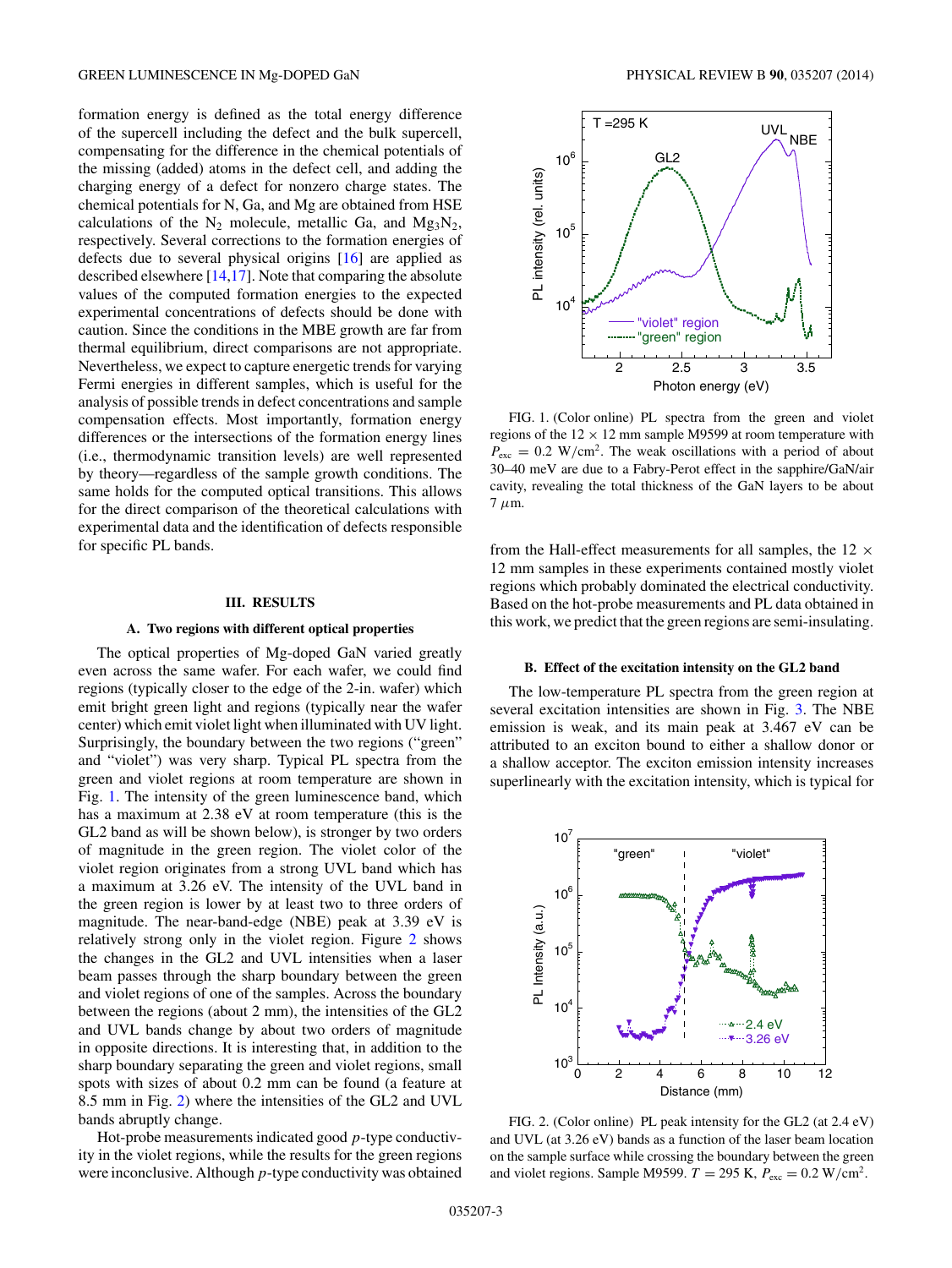<span id="page-3-0"></span>

FIG. 3. (Color online) PL spectrum from Mg-doped GaN (the green region of sample 9591) at  $T = 18$  K and selected excitation power densities. Each PL spectrum is divided by the corresponding  $P_{\text{exc}}$ .

*p*-type or high-resistivity GaN samples. In the visible portion of the spectra, three defect-related PL bands can be seen: the UVL band with a main peak at about 3.25 eV, the GL2 band with a maximum at 2.35 eV, and a red luminescence (RL) band with a maximum at 1.73 eV. With decreasing excitation intensity, the fine structure of the UVL band becomes less resolved, and the band shifts to lower photon energies, which can be explained by the presence of potential fluctuations in heavily doped or high-resistivity GaN:Mg [\[18\]](#page-13-0). Interestingly, the GL2 band does not shift with excitation intensity, and its shape remains intact, which will be explained in Sec. [IV B.](#page-7-0)

The intensity of both the GL2 band and RL band increases sublinearly with excitation intensity, while the UVL band increases slightly superlinearly. In the limit of low excitation intensities, the quantum efficiency, *η*, of the RL, GL2, and UVL bands in the green region was estimated as 1%, 7%, and 1%, respectively, while these values for the violet region at 18 K were typically much lower (about 0.01%, 0.1%, and 0.1%, respectively). The dependence of  $\eta$  on the excitation intensity for the GL2 band in the green region is shown in Fig. 4. We can see that for low excitation intensities, *η* is independent of the excitation intensity, and for *P*exc *>* 10−<sup>3</sup> W*/*cm2, the quantum efficiency decreases. The dependence is fit with the following expression [\[19,20\]](#page-13-0):

$$
\eta = \frac{N}{\alpha \tau P_0} \ln \left( 1 + \frac{\alpha \tau P_0 \eta_0}{N} \right).
$$
 (2)

Here,  $P_0$  is the excitation intensity (expressed as the number of photons passing through a unit area of the sample surface per unit time), *N* is the concentration of defects responsible for the GL2 band,  $\eta_0$  is the quantum efficiency of the GL2 band in the limit of low excitation intensities,  $\tau$  is the PL lifetime, and *α* is the absorption coefficient  $\alpha \approx 1.2 \times 10^5$  cm<sup>-1</sup> for GaN at 3.81 eV (Ref.  $[21]$ )]. The PL lifetime at 18 K was found to be 300 *μ*s from time-resolved PL measurements. The only fitting parameter in Eq. (2) is *N*. From the best fit, we have found that  $N = 10^{16}$  cm<sup>-3</sup>.



FIG. 4. Dependence of PL quantum efficiency on excitation intensity for the GL2 band at 18 K. Sample 9591 (green region). The solid line is calculated by using Eq. (2) with the following parameters:  $N = 1 \times 10^{16}$  cm<sup>-3</sup>,  $\tau = 300 \mu$ s,  $η_0 = 0.065$ , and  $α =$  $1.2 \times 10^5$  cm<sup>-1</sup>. The dashed and dotted lines are calculated with  $N = 3 \times 10^{15}$  cm<sup>-3</sup> and  $N = 3 \times 10^{16}$  cm<sup>-3</sup>, respectively.

# **C. Effect of temperature on the GL2 band**

At 18 K, the GL2 band in several GaN:Mg samples has a maximum at 2.350  $\pm$  0.005 eV, and its FWHM is 230  $\pm$ 5 meV. With increasing temperature from 18 to 300 K, the GL2 band shifts to higher energies by about 30 meV, and its width increases. The temperature dependence of its normalized FWHM is shown in Fig. 5. From the fit of this dependence with Eq. [\(1\)](#page-1-0), we find  $\hbar \Omega_e = 23 \pm 1$  meV (Fig. 5)—exactly the same value as that for the GL2 band in undoped GaN grown in very Ga-rich conditions [\[5\]](#page-13-0). This strongly suggests that in both



FIG. 5. (Color online) Temperature dependence of the GL2 bandwidth, normalized to the lowest temperature. Solid line is calculated by using Eq. [\(1\)](#page-1-0) with  $\hbar\Omega_e = 23$  meV. Dashed lines are calculated using Eq. [\(1\)](#page-1-0) with  $\hbar\Omega_e = 21$  meV (top line) and  $\hbar\Omega_e = 25$  meV (bottom line).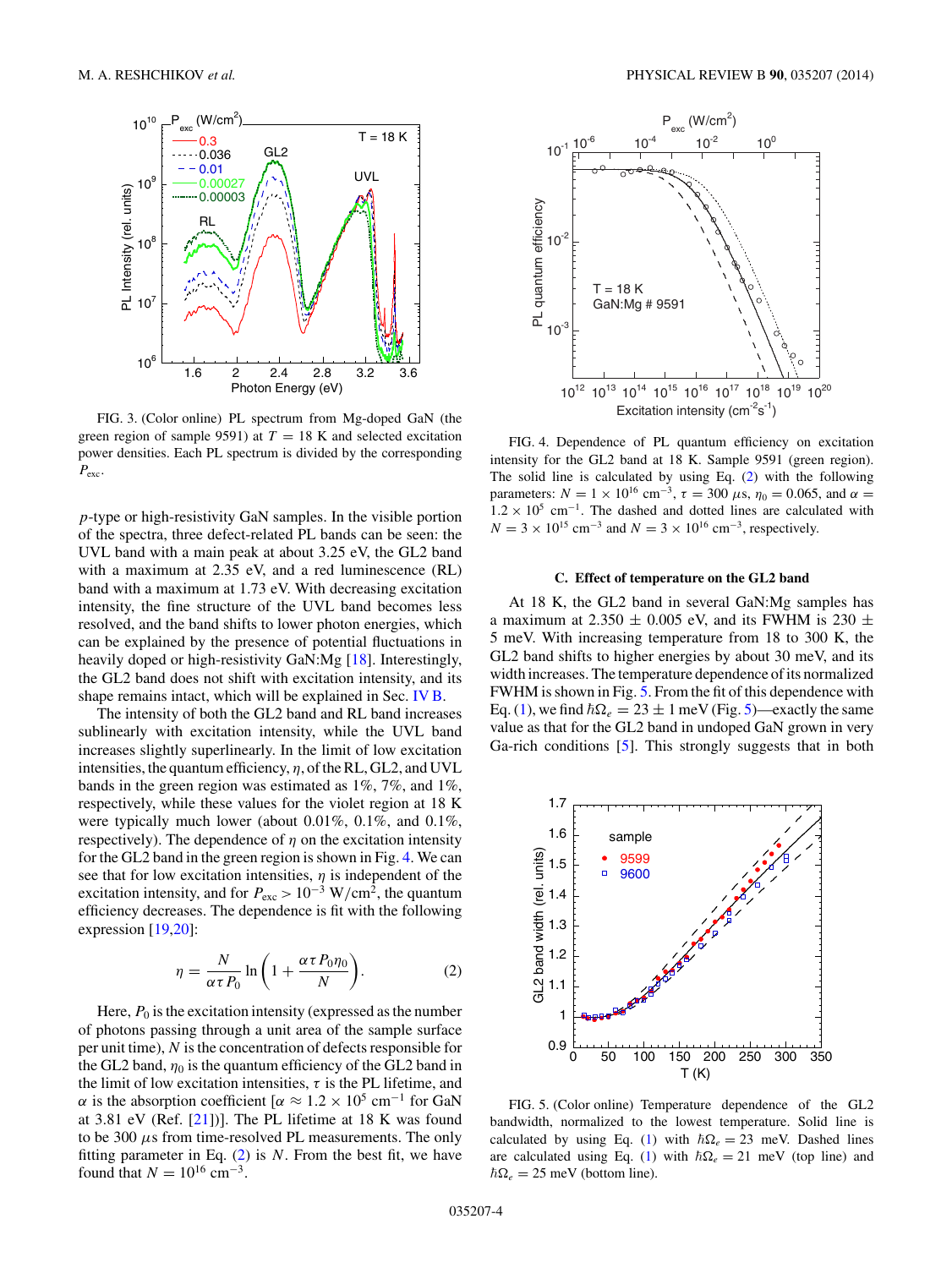<span id="page-4-0"></span>Mg-doped and undoped high-resistivity GaN, the GL2 band is caused by the same defect, which implies that the defect is not related to Mg.

The intensity of the GL2 band is independent of temperature up to 100 K. The PL quantum efficiency in the temperature range between 100 and 170 K decreases and can be fit with the following expression:

$$
\eta(T) = \frac{\eta_0}{1 + C \exp(-E_A/kT)},\tag{3}
$$

where *C* is a constant and  $E_A$  is customarily explained as some activation energy. At higher temperatures, an abrupt quenching of the GL2 band is observed. The slope of this dependence in the Arrhenius plot is about 650 meV (Fig.  $6$ ).

The transition from the weakly temperature-dependent part (with  $E_A = 110$  meV) to the abrupt quenching (with  $E_A \approx 650$  meV) occurs at a characteristic temperature  $T_0$ (Fig.  $6$ ). Interestingly,  $T_0$  shifts to higher temperatures with increasing excitation intensity, demonstrating a classical case of abrupt and tunable thermal quenching of PL  $[7,10,22]$ . When  $1/T_0$  is plotted as a function of the logarithm of excitation intensity, a straight line is obtained (Fig. 7).

This behavior can be explained by a phenomenological model for a high-resistivity or *p*-type semiconductor with three types of defects (a shallow donor, a radiative center, and a dominant nonradiative center)  $[7,10]$ . In this model,  $T_0$ is the temperature at which the concentration of thermally emitted holes becomes equal to the concentration of optically generated holes. Its dependence on excitation power can be



FIG. 6. (Color online) Temperature dependence of the PL quantum efficiency for the GL2 band at selected excitation power densities in the green region of sample M9599. The dashed line is calculated by using Eq. (3) with  $E_A = 110$  meV and  $C = 8 \times 10^3$ . The solid line is calculated by using Eq. (3) with  $E_A = 650$  meV and  $C = 2.5 \times$  $10^{15}$ . An arrow indicates the critical temperature  $T_0$  for  $P_{\text{exc}} = 0.012$ W/cm<sup>2</sup>, at which the parts of the dependence with different slopes intersect when extrapolated.



FIG. 7. (Color online) The dependence of the critical temperature  $T_0$  on the excitation intensity for the green region of sample 9599. The solid line is calculated by using Eq. (4) with  $B = 3 \times$  $10^{31}$  cm<sup>-3</sup> s<sup>-1</sup> and  $E_A = 460$  meV.

described with the following expression:

$$
T_0 = \frac{E_A/k}{\ln(B/G)},\tag{4}
$$

where  $E_A$  is the ionization energy of the radiative center responsible for the PL, *G* is the electron-hole generation rate, and *B* is a sample-dependent factor:

$$
B = \frac{C_{pS}N_S(N_A - N_D)N_v}{gN_D}.\tag{5}
$$

Here,  $N_S$  and  $C_{pS}$  are the concentration of the nonradiative centers and their hole-capture coefficient, respectively; *NA* and  $N_D$  are the concentrations of the radiative defect and the shallow donor, respectively;  $N_v$  is the effective density of states in the valence band; and *g* is the degeneracy of the radiative defect level (assumed to be equal to 2). From the fit of the experimental data with Eq. (4), we find  $E_A = 0.46$  eV. When the weak temperature dependence of  $N_v$  is accounted for in this fit, the ionization energy is adjusted to  $E_A = 0.43 \pm 0.03$ , resulting in an undistinguishable fit. This value should be interpreted as the ionization energy of the GL2-related defect, and most probably the position of its level measured from the top of the valence band.

In the violet region, the thermal quenching of the GL2 and UVL bands (Fig. [8\)](#page-5-0) was different from that in the green region. The intensity of the UVL band decreases very slowly with temperature, as was discussed in Ref. [\[23\]](#page-13-0). The absence of thermal quenching with the activation energy equal to the ionization energy of the  $Mg_{Ga}$  acceptor (0.2 eV) is consistent with *p*-type conductivity in the violet region. Indeed, the concentration of additional (photogenerated) holes bound to acceptors is insignificant in comparison with the equilibrium (dark) concentration of bound holes for temperatures up to room temperature in *p*-type GaN. Therefore, the intensity of the UVL band, which is proportional to the concentration of bound holes and free electrons, is expected to be nearly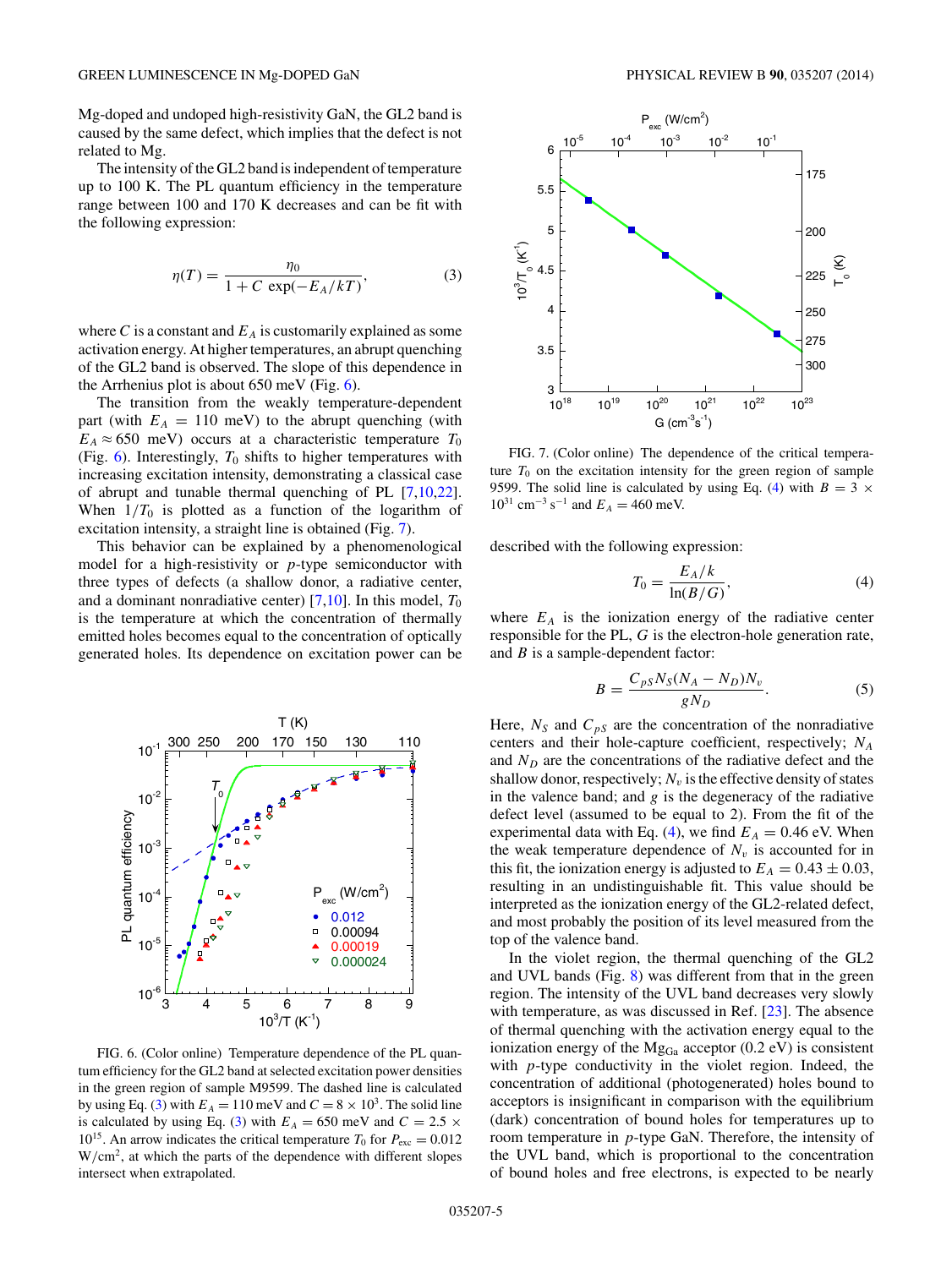<span id="page-5-0"></span>

FIG. 8. (Color online) Temperature dependence of the quantum efficiency for the GL2 and UVL bands at two excitation power densities in the violet region of sample M9599. The dashed line is calculated by using Eq. (6) with  $E_{A1} = 80$  meV,  $C_1 = 1.2 \times 10^3$ ,  $E_{A2} = 400$  meV and  $C_2 = 1.3 \times 10^{10}$ .

independent of temperature. This is in contrast to conductive *n*-type GaN where the thermal emission of photogenerated bound holes to the valence band leads to PL quenching with an activation energy of ∼0.2 eV, which is the Mg acceptor ionization energy [\[5\]](#page-13-0).

The temperature dependence of the quantum efficiency of the GL2 band in the violet region shows two slopes and can be described with the following expression (Fig. 8):

$$
\eta(T) = \frac{\eta_0}{1 + C_1 \exp(-E_{A1}/kT) + C_2 \exp(-E_{A2}/kT)},
$$
(6)

where  $C_1$  and  $C_2$  are constants, and  $E_{A1}$  and  $E_{A2}$  are the activation energies of the thermal quenching for temperatures in the ranges between 100 and 200 K and above 200 K, respectively. The quenching behavior in the range of 100–200 K is similar to that in the green region. However, the quenching at temperatures above 200 K is less abrupt ( $E_A \approx 0.4 \text{ eV}$ ) and not tunable.

#### **D. Shape of the GL2 band**

The normalized spectrum of the GL2 band at 18 K for three samples is shown in Fig. 9. The shape of the GL2 band is almost symmetrical, and in the first approximation it can be described with a Gaussian function (the dashed curve in Fig. 9):

$$
I^{\rm PL} \propto \exp\left(-\frac{(\hbar\omega - \hbar\omega_{\rm max})^2}{2\sigma^2}\right),\tag{7}
$$

where  $\hbar \omega$  is the photon energy,  $\hbar \omega_{\text{max}}$  is the position of the GL2 band maximum, and the parameter  $\sigma$  describes the bandwidth (FWHM =  $\sqrt{8} \ln 2\sigma$ ). A better fit (the solid red line in Fig. 9) accounts for a slight asymmetry of the PL band and can be obtained by using the following empirical



FIG. 9. (Color online) PL spectrum of the GL2 band for three samples at 18 K (the absolute intensity is normalized at the maximum). The FWHM of the GL2 band, *W*(0), is indicated with a horizontal line. The dashed line is calculated by using Eq. (7) with  $\hbar\omega_{\text{max}} = 2.35 \text{ eV}$  and  $\sigma = 0.1 \text{ eV}$ . The solid red line is calculated by using Eq. (8) with  $\hbar \omega_{\text{max}} = 2.35 \text{ eV}$ ,  $E_0 = 2.85 \text{ eV}$ ,  $\hbar \Omega_e = 23 \text{ meV}$ , and  $S_e = 26.5$ . In both fits,  $W(0) = 230$  meV.

function, which is derived in the Appendix:

$$
I^{\text{PL}} \propto \exp\left[-2S_e \left(\sqrt{\frac{E_0 + 0.5\hbar\Omega_e - \hbar\omega}{E_0 + 0.5\hbar\Omega_e - \hbar\omega_{\text{max}}}} - 1\right)^2\right].
$$
 (8)

In this fit, the width of the PL band was adjusted by varying the parameter *Se*, and the degree of the asymmetry was adjusted by varying the parameter  $E_0$ , while parameters  $\hbar\Omega_e$  and  $\hbar\omega_{\text{max}}$ were fixed. Note that the FWHM in both fits is the same [*W*(0)  $= 230$  meV], and the asymmetry becomes evident only when the PL band is plotted in a logarithmic scale, when its intensity changes by two orders of magnitude. The value of the ZPL  $(E_0)$  is estimated to be in the range of 2.85–3.0 eV (see the Appendix for details).

## **E. Theoretical results**

Figure [10](#page-6-0) shows computed formation energies of the substitutional and interstitial Mg defects  $(Mg_N, Mg_{Ga}, and$ Mg*i*), as well as the isolated nitrogen vacancy and its complex with  $Mg_{Ga}$  in GaN. The formation energies of these defects indicate that in  $p$ -type GaN:Mg, the Mg<sub>Ga</sub> acceptors are likely to be at least partially compensated by several deep donors. Under Ga-rich conditions shown in Fig. [10,](#page-6-0) the most energetically favorable donor is the  $V_N$  defect, suggesting significant concentrations of nitrogen vacancies. The interstitial defect  $Mg_i$  and donor-acceptor complex  $V_N-Mg_{Ga}$  also have low formation energies in  $p$ -type GaN, while the Mg<sub>N</sub> donor is energetically unfavorable.

The  $Mg_{Ga}$  acceptor in GaN is relatively well studied [\[24\]](#page-13-0), nevertheless some inconsistencies in the reported results still remain. Here we find the Mg<sub>Ga</sub> thermodynamic transition level at 0.326 eV above the valence band maximum (VBM). PL originating from the radiative recombination of an electron from the conduction band with a hole bound to the  $Mg_{Ga}$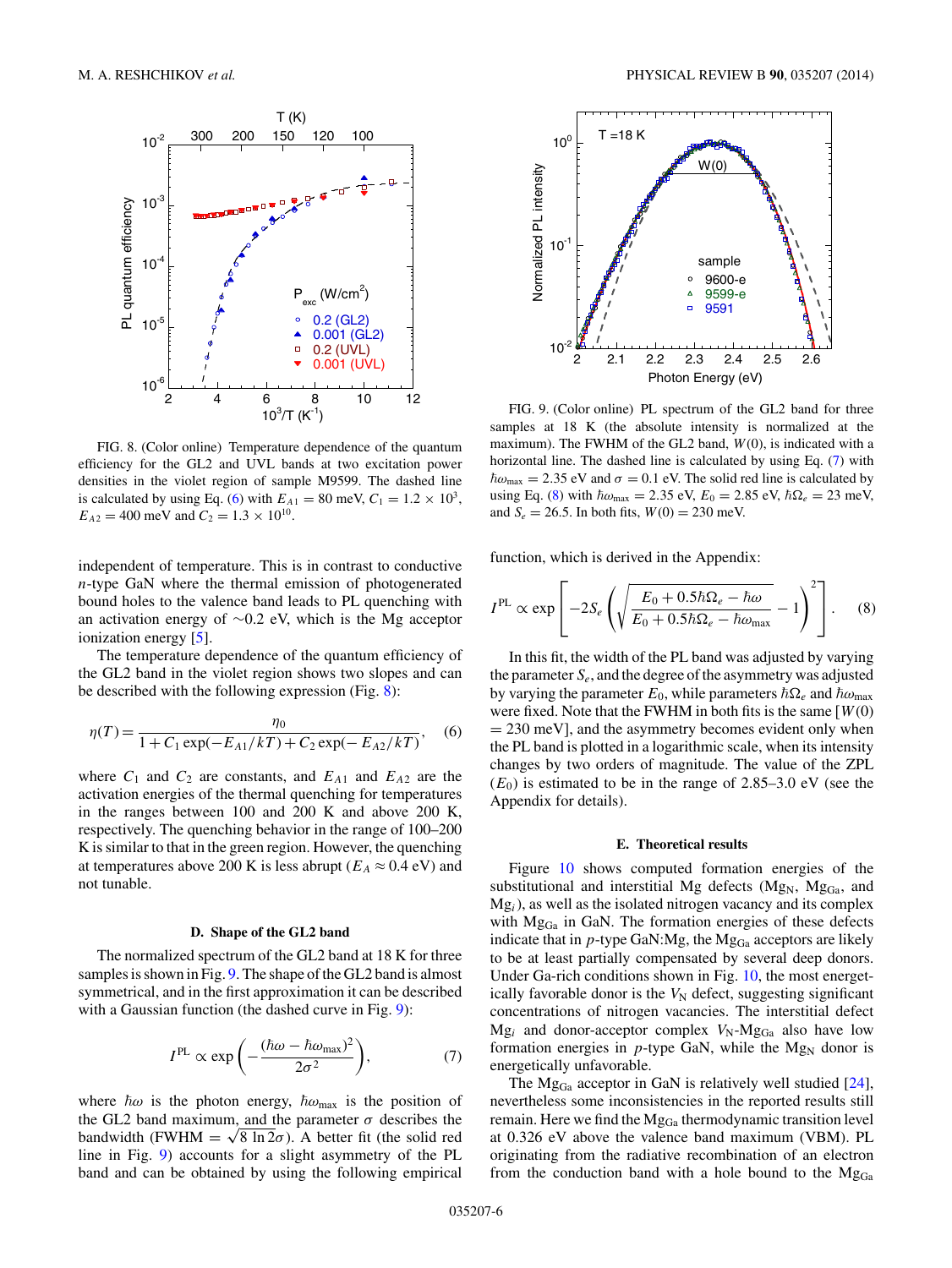<span id="page-6-0"></span>

FIG. 10. (Color online) Formation energies of several configurations of the  $V_N$ - and Mg-related defects in GaN grown in Ga-rich conditions. Lines with positive slope indicate positively charged defect states (donors), and negative-slope lines indicate negatively charged defects (acceptors).

acceptor has a computed maximum at 3.13 eV and a ZPL at 3.16 eV (Frank-Condon shift of 0.032 eV). These results agree with the position of the UVL band (Fig. [3\)](#page-3-0).

Of the four possible compensating donors shown in Fig. 10, the  $V_N$ ,  $V_N M g_{Ga}$ , and  $Mg_i$  defects are more likely to be present in significant concentrations. In *p*-type GaN, the Mg*<sup>i</sup>* defect has charge 2+ and exhibits two transition levels: the +*/*2+ level at 0.49 eV below the conduction band minimum (CBM), and the 0*/*+ level at 0.23 eV below the CBM. Thus, the Mg*<sup>i</sup>* donor can contribute to the compensation of the *p*-type samples; however, it is unlikely to contribute to the experimentally observed PL. On the other hand, the transition levels of the  $V_N$  defect match the experimental data for the GL2 band, as will be shown below.

Figure 11 shows the formation energies and transition levels of the nitrogen vacancy for GaN grown under Ga-rich conditions, when the  $V_N$  defect has the lowest formation energy and is expected to be present in significant concentrations. In our calculations, the  $V_N$  defect exhibits properties of the negative-*U* center. Due to large lattice relaxations around the



FIG. 11. (Color online) Formation energies of the indicated charged states of the  $V_N$  defect in GaN grown under Ga-rich conditions. The inset enlarges the region with the +*/*2+ and 2+*/*3+ transition levels, which are at 0.46 and 0.61 eV above the VBM, respectively.

nitrogen vacancy, the 2+ charge state is higher than either the 1+ or 3+ charge states. The outward relaxations of Ga atoms around the vacancy in comparison to the bulk Ga-N bond are 1.12%, 1.45%, 11.33%, and 22.31%, for neutral, 1+, 2+, and 3+ charged states. The resulting thermodynamic transition levels  $+/2+$  and  $2+/3+$  are at 0.46 and 0.61 eV above the VBM, as shown in Fig. 11. We also find a very shallow 0*/*+ transition level at 4 meV below the CBM; however, this value is much smaller than the accuracy of our calculations.

The two deep transition levels shown in Fig. 11 allow for two possible optical transitions via the  $V_N$  defect. In high-resistivity GaN samples, where the Fermi level is far from the VBM, the lowest energy charge state of the nitrogen vacancy is  $1+$  (Fig. 11). Therefore, under UV illumination, a photogenerated hole can be captured at the  $+/2+$  level, transferring the  $V_N$  defect to the  $2+$  charge state. (The resonant excitation of an electron from the  $+/2+$  level to the conduction band is unlikely because the corresponding absorption energy is higher than the band gap.) The recombination of an electron from the conduction band with a hole localized at the  $V<sub>N</sub>$  defect will change its charge from  $2+$  to  $1+$  and is expected to cause a PL band with a maximum at 2.24 eV. This value agrees well with the observed maximum of the GL2 band (2.35 eV). The calculated relaxation energy (Frank-Condon shift) of the 1+ charge state following this transition is 0.78 eV, resulting in a ZPL at 3.03 eV, which is in agreement with the ZPL estimates for the GL2 band as discussed in Sec. [III D](#page-5-0) and in the Appendix.

On the other hand, in conductive *p*-type GaN, where the Fermi level is close to the  $Mg_{Ga}$  acceptor level, the  $V_N$  defect has charge  $3+$  in the ground state (Fig. 11). Free electrons can be created by UV illumination, and the capture of a free electron at the  $2+/3+$  level of the  $V_N$  defect is expected to be fast because of the attractive nature of  $V_N^{3+}$ . For this transition, the PL maximum is predicted to be at 2.09 eV and the ZPL at 2.88 eV (the relaxation energy is 0.79 eV); however, this is not observed in the measured PL spectra.

Another possible source of PL bands in GaN:Mg grown under Ga-rich conditions is the  $V_N M g_{Ga}$  complex, which is formed by the Coulomb attraction between the  $\bar{V}_{N}^{3+}$  and  $Mg_{Ga}^{-}$ defects. The details of the energetics and transition levels for the  $V_N M g_{Ga}$  defect are shown in Fig. [12.](#page-7-0) The formation energy of this complex is roughly 1 eV higher than that of the nitrogen vacancy; however, given the uncertainty of the chemical potentials, it also should be taken into account. The  $V_N M g_{Ga}$  complex forms a negative- $U$  center, which is also due to the strong relaxation of Ga atoms around the nitrogen vacancy. The  $1+$  state of this defect is always higher than neutral or 2+, resulting in the 0*/*+ transition level at 0.82 eV and  $+/2+$  transition level at 0.89 eV.

These two levels allow two possible optical transitions through this complex. In *p*-type samples where the Fermi energy is close to the valence band, the lowest energy charge state of the complex is  $2+$  (Fig. [12\)](#page-7-0). The emission energy resulting from the recombination of a free electron with a hole localized on the complex (a transition from the 2+ to 1+ state) has been computed to produce a PL band with a maximum at 1.80 eV and a ZPL at 2.6 eV (the relaxation energy is 0.80 eV). In conductive *n*-type or high-resistivity GaN where the Fermi level is higher than ∼0.9 eV from the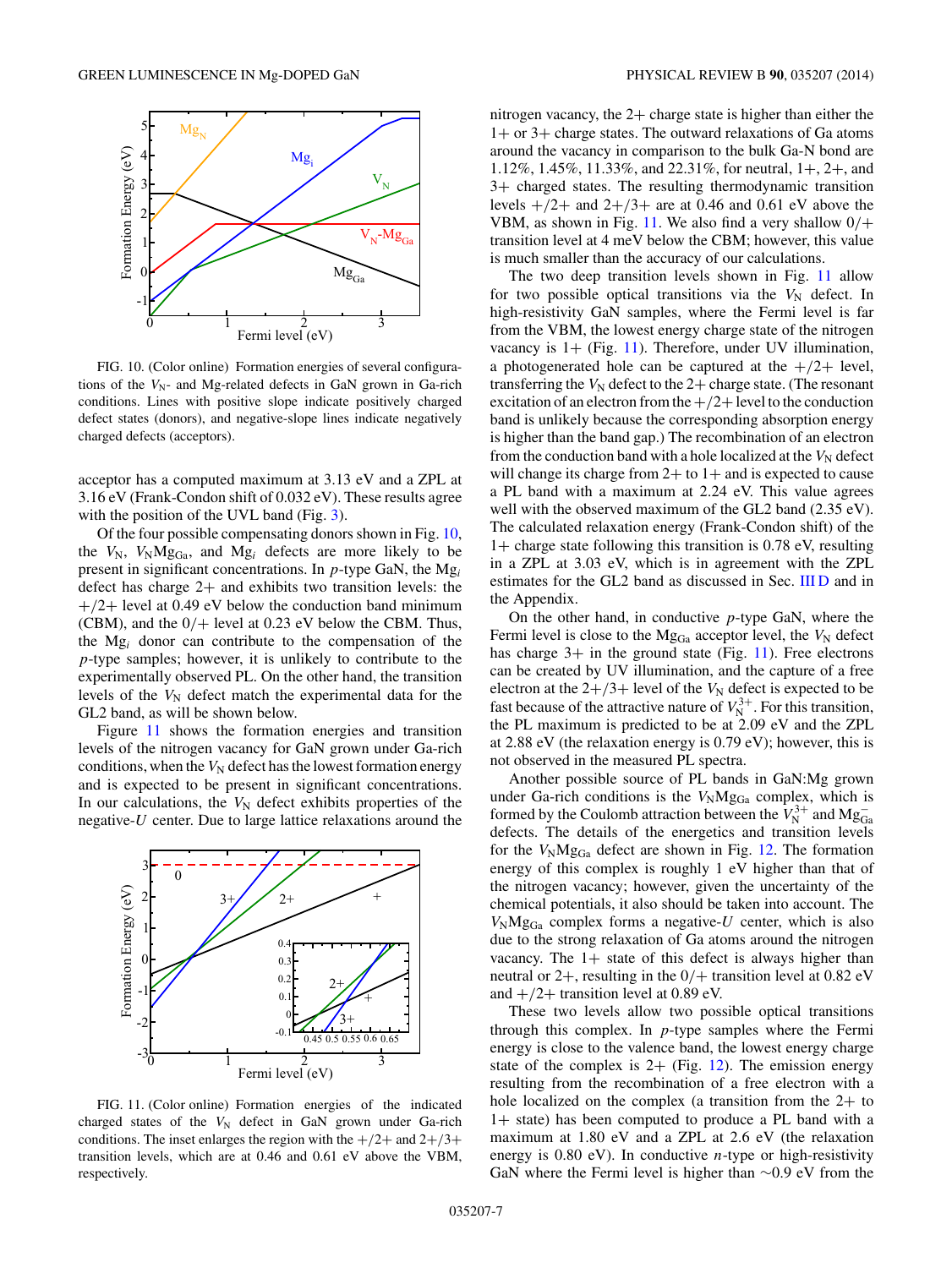<span id="page-7-0"></span>

FIG. 12. (Color online) Formation energies of the indicated charged states of the  $V<sub>N</sub>Mg<sub>Ga</sub>$  complex in GaN grown under Ga-rich conditions. The inset enlarges the region with the  $0/+$  and  $+/2+$ transition levels located at 0.82 and 0.89 eV above the VBM, respectively.

VBM, the  $V_NMg_{Ga}$  complex is neutral. Under UV illumination, a photogenerated hole can be captured by the complex, which then becomes positively charged. A transition of an electron from the conduction band to the  $0/+$  level of the  $V_NMg_{Ga}$ complex is expected to produce a PL band with computed maximum at 1.88 eV and a ZPL at 2.67 eV (the Frank-Condon shift is 0.79 eV). The transitions involving the  $+/2+$  and  $0/+$ levels of the  $V_N M g_{Ga}$  defect may be related to the RL band, which has a maximum at 1.73 eV in GaN:Mg (Fig. [3\)](#page-3-0).

From the above analysis, we can conclude that, of all the considered defects, only the nitrogen vacancy can contribute to the GL2 band, whereas the Mg<sub>Ga</sub> acceptor and the  $V<sub>N</sub>Mg<sub>Ga</sub>$ complex are expected to be responsible for the UVL and RL bands, respectively.

#### **IV. DISCUSSION**

# **A. Identification of the GL2 band**

The properties of the GL2 band with a maximum at 2.35 eV in the studied Mg-doped GaN samples are identical to those in undoped high-resistivity GaN grown under very Ga-rich conditions. Moreover, a very weak GL2 band with the same properties appeared in high-quality undoped freestanding GaN grown by HVPE after the surface was mechanically polished [\[25\]](#page-13-0). The quantum efficiency of the GL2 band in Mg-doped GaN samples is the highest among the three groups of samples, which allowed us to study it in more detail and for a wider range of temperatures and excitation intensities.

One of the characteristic features of the GL2 band is a narrow FWHM, which has a strong temperature dependence. From this dependence, the effective phonon energy for the excited state of the related defect was estimated to be  $\hbar\Omega_e$  =  $23 \pm 1$  meV—the same value in undoped and Mg-doped GaN samples. Note that the effective phonon energy for the majority of defects in GaN is about twice as large as that for the GL2 band [\[5,26\]](#page-13-0). Another characteristic feature of the GL2 band is its thermal quenching at temperatures above 100 K, with an activation energy of about 80–120 meV when it is fit with Eq. [\(1\)](#page-1-0). This behavior is exhibited in all three types of GaN samples.

The same position, shape, and temperature dependence for the GL2 band in *p*-type GaN:Mg, high-resistivity undoped GaN, and for mechanically polished undoped GaN templates is a strong indication that the GL2 band is caused by the same defect in all of these samples. In the first two cases, very Ga-rich conditions were present during growth. From the candidates for this defect, we exclude defects containing Mg for the following reasons: A strong GL2 band was observed in undoped GaN grown by MBE (where the Mg-related UVL band was not observed at all), and a weak GL2 band was observed even in high-purity bulk GaN templates after their surface was mechanically polished. Therefore, the nitrogen vacancy seems to be an excellent candidate to explain the origin of the GL2 band. Indeed, it is very likely to be formed in Mg-doped GaN samples where the Fermi level is close to the valence band, or in undoped GaN samples grown under very Ga-rich conditions (Fig. [10\)](#page-6-0). As for the bulk GaN templates, the vacancies could be formed along with other structural defects in the near-surface region during the mechanical polishing. This near-surface, defective layer in these samples is thin (about 1 to 2  $\mu$ m) and can be removed by dry etching [\[25\]](#page-13-0). Finally, the transition energy levels of the nitrogen vacancy (calculated in Sec.  $IIIE$ ) agree well with the properties of the GL2 band as discussed below.

The activation energy  $E_A \approx 80 - 120$  meV at temperatures below 170 K most probably corresponds to one of the transition levels of the GL2-related defect, which could be the shallow  $0/+$  level of the  $V_N$  defect (Fig. [11\)](#page-6-0). The mechanism of this quenching will be explained in Sec. [IV D.](#page-8-0) At temperatures higher than 180 K, an abrupt and tunable quenching of the GL2 band is observed in the green regions of Mg-doped GaN (Fig. [6\)](#page-4-0), with deduced ionization energy of 0.43 eV. This energy agrees with the activation energy (about 0.4 eV) of the GL2 band that is quenched in the violet regions at  $T > 200$  K (Fig. [8\)](#page-5-0). These results are in good agreement with the calculated  $+/2+$  thermodynamic transition level of the  $V_N$ defect at 0.46 eV.

### **B. The abrupt and tunable quenching of GL2 band**

In the violet region of Mg-doped GaN (also called the group A samples in Ref. [\[23\]](#page-13-0)), the GL2 band is very weak. The temperature dependences of both the GL2 and UVL bands are independent of the excitation intensity in this region (Fig. [8\)](#page-5-0); i.e., the thermal quenching is not tunable by excitation intensity. In the green region of Mg-doped GaN (labeled as the group B samples in Ref. [\[23\]](#page-13-0)), the GL2 band is especially strong. In this region, both the GL2 and UVL bands exhibit abrupt and tunable thermal quenching. An important feature of this behavior is that the abrupt quenching of the UVL and GL2 bands occurs at different temperatures (about 100 and 200 K, respectively), while according to the model suggested previously [\[10\]](#page-13-0), the abrupt quenching is expected to occur at the same critical temperature  $T_0$  for all PL bands which are caused by the recombination of free electrons with holes bound to different defects. To explain this discrepancy, we need to recall the mechanism of the abrupt and tunable quenching of PL in high-resistivity or *p*-type semiconductors [\[7,10\]](#page-13-0).

As we discussed in Ref. [\[10\]](#page-13-0), the abrupt quenching of PL is caused by a sudden redirection of the carrier recombination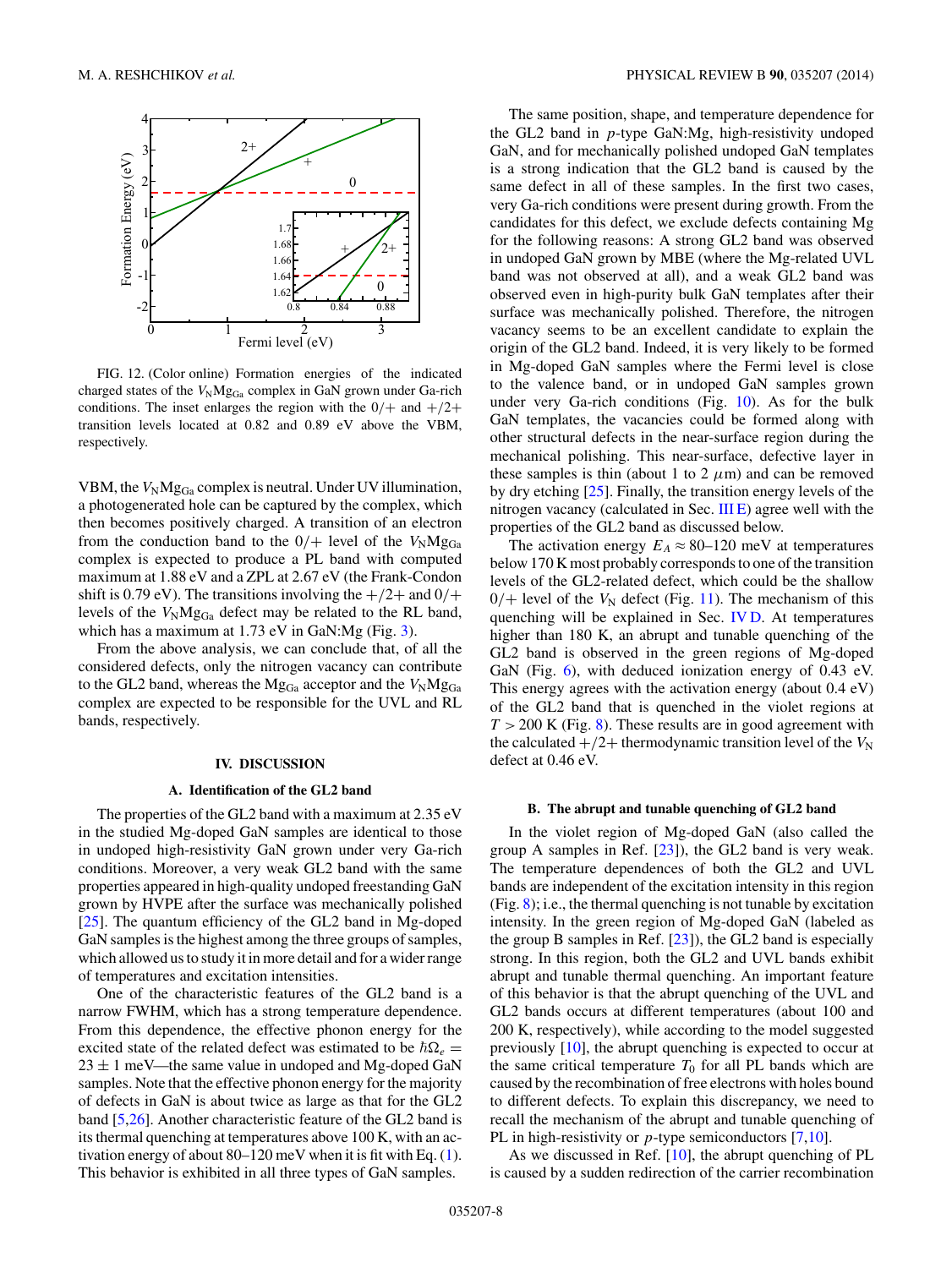<span id="page-8-0"></span>flow from a radiative channel (which is responsible for PL) to some nonradiative channel. At low temperatures and under continuous UV illumination, the nonradiative defects are saturated with photogenerated electrons, resulting in a population inversion, an abundance of electrons in the conduction band, and an intense PL signal. The redirection of the carrier recombination flow occurs due to the thermal emission of holes from the radiative defect to the valence band at a characteristic temperature  $T_0$  and the subsequent recapture of these holes by the nonradiative defect. This opens the channel of nonradiative recombination and causes the abrupt quenching of the PL. The characteristic temperature  $T_0$  increases with excitation intensity according to Eq. [\(4\)](#page-4-0). The quenching is abrupt, and the slope of the quenching is not equal to the activation or ionization energy of any defect. However, the ionization energy of the defect, which triggers the abrupt quenching of PL, can be found from Eq. [\(4\)](#page-4-0). Simultaneously with the abrupt quenching of PL via this defect, the concentration of free electrons abruptly drops at  $T_0$ , and the photoconductivity may switch from *n* type to *p* type [\[7,10,23\]](#page-13-0). As a result, all PL bands that are caused by transitions of electrons from the conduction band to different defect levels are quenched abruptly at  $T_0$ . This was proven in studies of the temperature dependence of photoconductivity in Zn-doped GaN [\[27\]](#page-13-0).

In contrast to our expectations that all PL bands (related to transitions of electrons from the conduction band to different levels in the band gap) should be quenched simultaneously, the UVL band in the green region of the GaN:Mg samples is quenched abruptly at  $T_0 = 80{\text -}100 \text{ K}$  (for excitation power densities from 10−<sup>5</sup> to 10−<sup>2</sup> W*/*cm2), whereas the GL2 band intensity is temperature independent up to 120 K, and its abrupt quenching begins only at  $T > 170$  K (Fig. [6\)](#page-4-0). The disparity between the temperature dependences of the UVL and GL2 bands indicates that the electronic transitions in the case of the GL2 band start from an excited state of the same defect, rather than from the conduction band.

The slow and exponential decay of the GL2 emission after pulsed excitation at low temperature and the temperature independence of the PL lifetime between 18 and 100 K also indicate that the transition is internal, and that it does not involve the conduction or valence band. Finally, the position and shape of the GL2 band remain unchanged when the excitation intensity is varied over a wide range, while the UVL band becomes broader and redshifts with decreasing excitation intensity (Fig. [3\)](#page-3-0). The latter can be explained by the presence of potential fluctuations and the tunneling of charge carriers during their recombination. The fact that the GL2 band shape and position do not change with changing excitation intensity supports our assumption that the GL2 band is caused by an internal transition in the  $V_N$  defect, because potential fluctuations have no effect on internal transitions. As we have already mentioned in Sec. [IV A](#page-7-0) and as we will discuss in more detail in Sec. IV D, the initial state for the internal transition causing the GL2 band could be the shallow 0*/*+ transition level of the  $V_N$  defect (Fig. [11\)](#page-6-0).

the surface, the polarity may invert from Ga terminated to N terminated  $[8,28]$ . This may result in a sudden decrease of Mg incorporation into *p*-type GaN and an abrupt decrease in the resulting hole concentrations and electrical conductivity [\[28\]](#page-13-0). The polarity inversion may occur when the Ga excess is not high enough or if the Mg flux is too high [\[8,28\]](#page-13-0). It is therefore likely that the sharp boundary between the green and violet regions in our GaN:Mg samples, and the large difference in the PL intensities of the GL2 and UVL bands in these two regions (Figs. [1](#page-2-0) and [2\)](#page-2-0), are caused by a sudden polarity inversion. The resulting drop in concentration of the Mg acceptors leads to an abrupt shift of the Fermi level from the shallow  $Mg_{Ga}$ acceptor level to the deep level of the dominant compensating donor. The main candidates for these donors and the expected positions of the Fermi level in our GaN:Mg samples can be suggested based on the theoretical calculations presented in Sec. [III E](#page-5-0) and summarized in Fig. [10.](#page-6-0)

The doping of GaN with Mg introduces the  $Mg_{Ga}$  acceptor with the −*/*0 level at about 0.2 eV above the valence band. In spite of the relatively high formation energy of the MgGa acceptors in *p*-type GaN:Mg obtained in Ga-rich conditions (Fig. [10\)](#page-6-0), highly nonequilibrium conditions during the MBE growth can provide significant Mg concentrations. For example, decreasing the growth temperature from 710 to 650 °C may lead to an increase in the Mg concentration from  $10^{18}$  to  $10^{20}$  cm<sup>-3</sup> (as demonstrated in Ref. [\[28\]](#page-13-0)). However, at the same time when the Fermi level is close to the valence band, the formation of compensating donors, such as  $V_N$ ,  $V_N M g_{Ga}$ , and Mg*i*, is very likely, especially in Ga-rich conditions (Fig. [10\)](#page-6-0). The  $2+/3+$  and  $+/2+$  transition levels of the  $V_N$ defect (which is presumably responsible for the GL2 band) are located at about 0.5 eV above the top of the valence band. The  $+/2+$  and  $0/+$  transition levels of the  $V_NMg_{Ga}$  complex are higher, at about 0.9 eV above the top of the valence band. The  $+/2+$  and  $0/+$  levels of the Mg<sub>i</sub> defect are significantly higher, around 3.30 to 3.27 eV above the VBM. From the dependence of the GL2 band intensity on excitation intensity (Fig. [4\)](#page-3-0), the estimated concentration of nitrogen vacancies is relatively low, about  $10^{16}$  cm<sup>-3</sup>. (This may indicate that the very low computed formation energy of  $V_N$  is probably overestimated). Since the concentration of  $V_N$  is most likely low, the  $V_N M g_{Ga}$  complexes and the Mg<sub>i</sub> defects (both are donors) could become the dominant compensating donors and cause partial or complete compensation in conductive *p*-type or high-resistivity GaN:Mg. In the following explanations of the GL2 band, we will assume for certainty that the Fermi level in the violet regions is near the shallow  $Mg_{Ga}$  acceptor level, while in the green region, the Fermi level is stabilized by the  $V_N$ Mg<sub>Ga</sub> donor level. The transition from the violet to green region results in the abrupt shift of the Fermi level from 0.2 to 0.9 eV above the valence band due to the switch of polarity and the sudden drop in  $Mg_{Ga}$  concentration, which leads to the abrupt change of the  $V_N$  defect charge state from  $3+$  to  $1+$ .

## **D. Mechanism of the GL2 band**

## **C. Sharp boundary between the green and violet regions**

It has been established from previous studies of Mg-doped GaN grown by MBE that, due to the segregation of Mg at

To explain the extensive experimental data, we suggest the following mechanism for the GL2 band in GaN (Fig. [13\)](#page-9-0). In dark, all the  $V_N$  centers are in the  $1+$  charge state for highresistivity GaN. Under UV illumination, the absorbed photons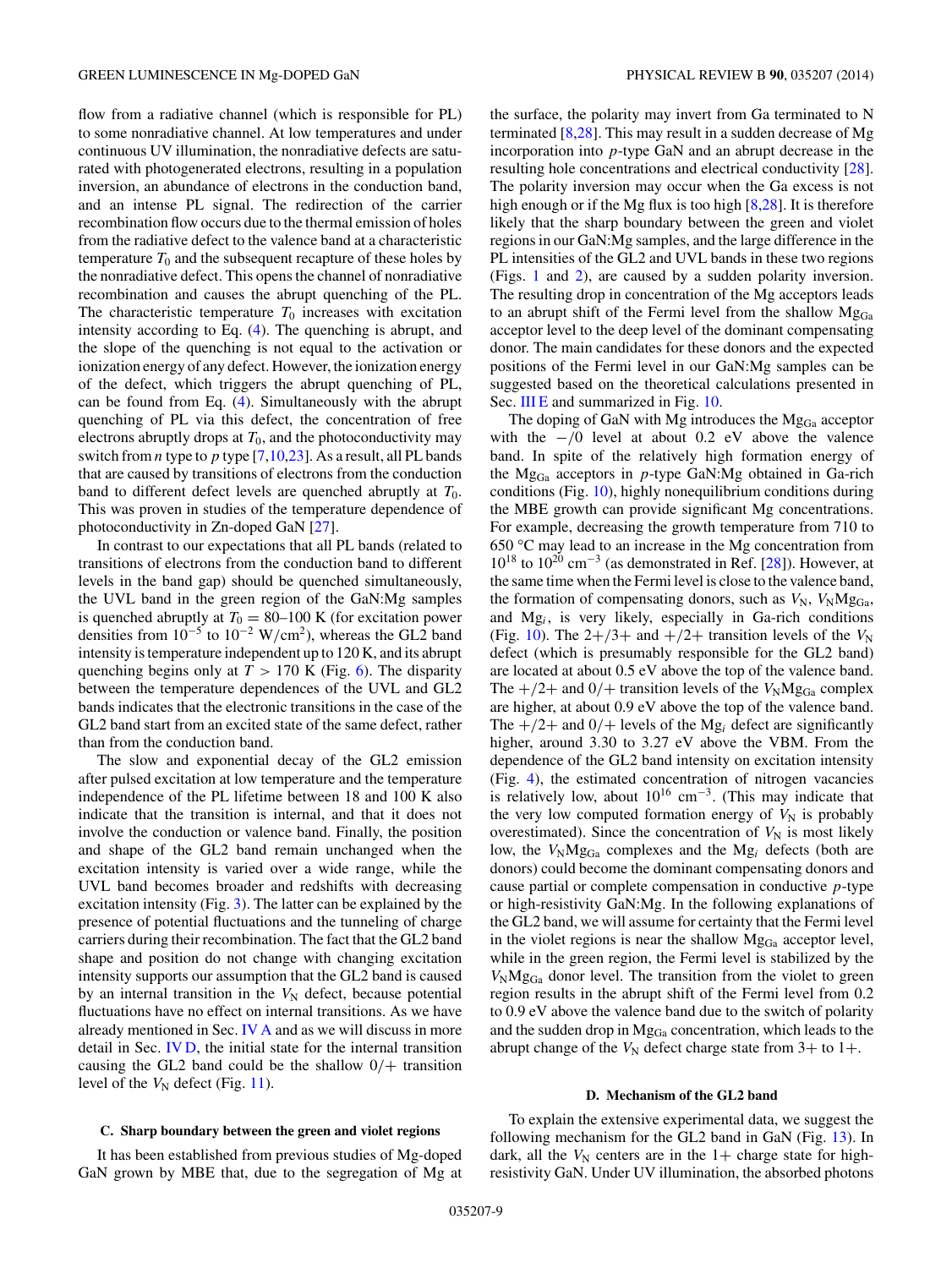<span id="page-9-0"></span>

FIG. 13. (Color online) Band diagrams and schematic explanation of the processes in high-resistivity GaN:Mg. (a) The Fermi level in dark is stabilized by a deep donor  $V_N M g_{Ga}$  and lies close to its transition level. The nitrogen vacancy in dark appears as the  $V_N^+$ center. Absorption of a photon with above-bandgap energy creates a free electron (filled circle) and a free hole (empty circle). (b) The electron is captured by the nitrogen vacancy and remains weakly bound to it. The capture of this electron does not distort the atomic configuration around  $V_N^+$ , because the electron wave function is weakly localized. (c) A free hole is captured by the nitrogen vacancy and recombines with one of the strongly localized electrons. This is an excited state where the weakly localized electron has little effect on the atomic arrangement for  $V_N$ , which in this state is very similar to that of a pure  $V_N^{2+}$  center. The system remains in the excited state for about 0.3 ms and then collapses to the ground state shown in (a). This happens by an internal transition: The weakly bound electron falls to the localized state and emits a photon.

generate electron-hole pairs [Fig.  $13(a)$ ]. First, an electron is captured by the  $0/$ + level of the  $V_N^+$  center (in less than 1 ns), converting it to a  $V_N^0$  center. The  $0/+$  level is close to the conduction band (about 0.1 eV below the CBM), and the electron is weakly localized. Since this electron does not distort the atomic configuration, we can regard the defect as  $V_N^+$  plus a weakly localized electron [Fig. 13(b)].

Next, a free hole is captured by the defect. But, instead of recombining with the weakly localized electron, it recombines with one of the electrons at the localized orbitals of the  $V_N$ center. As a result, the center becomes  $V_N^{2+}$  plus a weakly localized electron [Fig.  $13(c)$ ]. The distortion of the defect is not affected by the weakly localized electron, and the adiabatic potential for this defect should have the same minimum as a pure  $V_N^{2+}$  center.

The last step is the internal transition: The weakly localized electron collapses to the localized orbital, and the center ends in the  $V_N^+$  state. The characteristic time of this internal transition is about 0.3 ms according to time-resolved PL data. During this time, two processes may happen that will prevent recombination: (i) The weakly localized electron can be ionized at  $T > 80$  K (with an activation energy of 0.1 eV) and leave the defect, converting the defect into the  $V_N^{2+}$  state which then may capture an electron to the shallow excited state again or remain in this charge state for a long time. (ii) At higher temperatures ( $T > 180$  K), the hole can be thermally emitted to the valence band, and the defect converts from the  $V_N^{2+}$  to the  $V_N^+$  state. If the hole escapes and recombines via other channels, the GL2 band will be thermally quenched with the activation energy determined by the position of the  $+/2+$ level above the valence band.

The thermal emission of holes causes a tunable quenching of the GL2 band in high-resistivity GaN:Mg, because at low temperatures the population inversion is dictated by some nonradiative centers, similar to the case of the blue luminescence band in high-resistivity GaN:Zn [\[10\]](#page-13-0). Then, the quenching is abrupt, and the related "activation" energy has no relation to the ionization energy of the  $V_N$  defect. However, in conductive *p*-type GaN:Mg, the quenching is not tunable, and the activation energy of the quenching is equal to the ionization energy of the  $V_N$  defect. Note that the quenching of the GL2 band at temperatures between 100 and 180 K with an activation energy of about 0.1 eV is expected to be the same (not tunable) in both types of samples (high-resistivity and conductive *p*-type), because it is caused by the thermal emission of electrons to the conduction band, not holes to the valence band. This agrees with the experimental observations.

#### **E. Other defects and PL bands in Mg-doped GaN**

### *1. The UVL, BL, and RL bands in Mg-doped GaN*

In the literature, the most common PL bands in Mg-doped GaN are the UVL band with a maximum at about 3.25 eV and the blue luminescence (BL) band with a maximum at about 2.8 eV. Observations of the GL2 band in GaN are rare, and we explain the strong GL2 band in our samples by the Ga-rich conditions during MBE growth that result in the formation of relatively high concentrations of  $V_N$  and other compensating donors. It also appears that the GL2 band is not commonly observed in Mg-doped GaN, because it is masked by a much stronger BL band, which is usually very strong in Mg-doped GaN grown by metal-organic chemical-vapor deposition (MOCVD). Finally, the GL2 band saturates with increasing excitation intensity (Fig. [4\)](#page-3-0), and very low excitation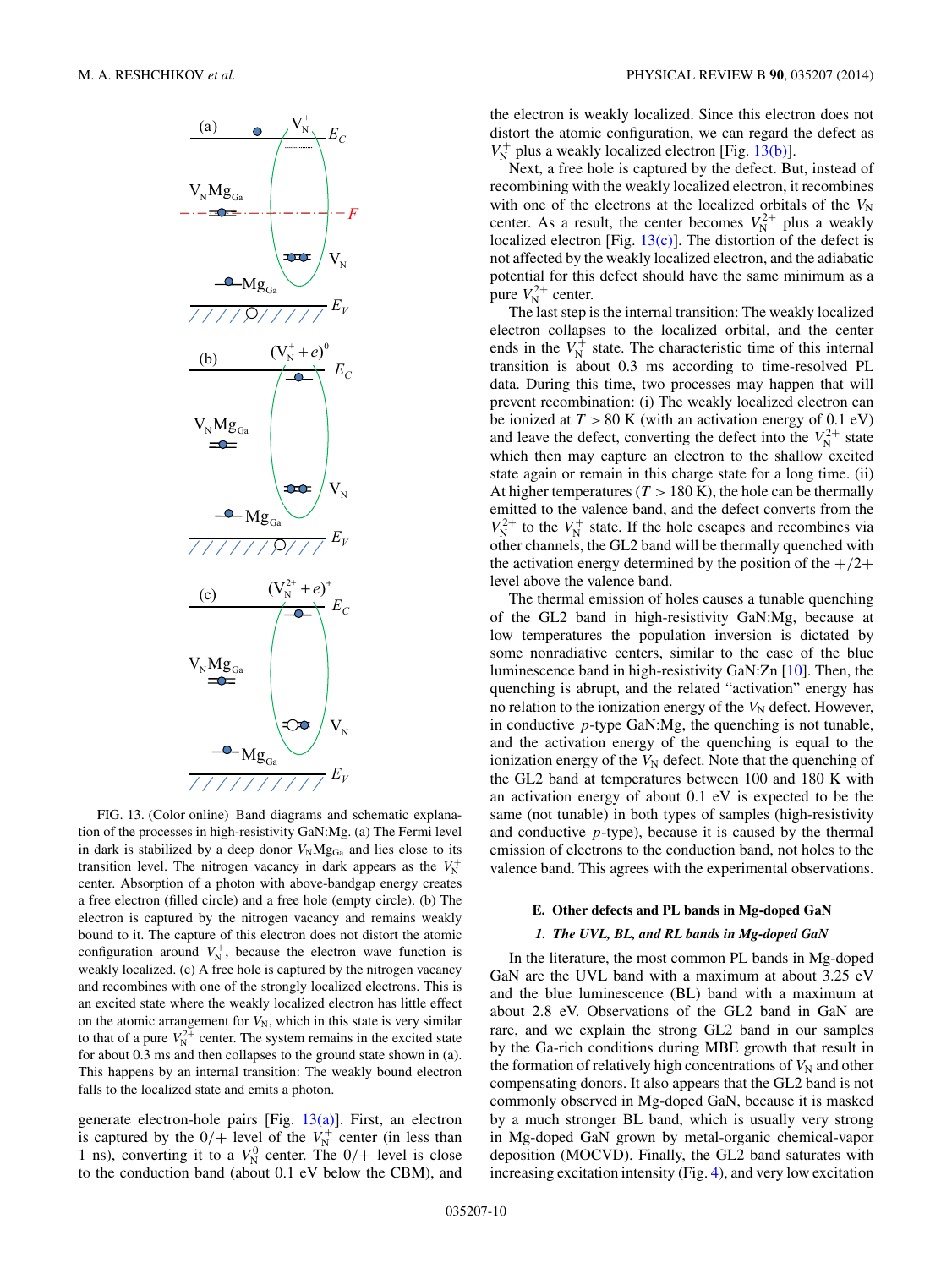intensities are needed for its observation, which is not typical for experimental conditions used by a majority of researchers.

The BL band in Mg-doped GaN commonly appears in MOCVD-grown GaN heavily doped with Mg. It can be greatly enhanced by thermal annealing at temperatures 600–800 °C [\[29\]](#page-13-0). The BL band is attributed to transitions from a deep donor ( $\sim$ 0.4 eV below the conduction band) to the shallow Mg<sub>Ga</sub> acceptor [\[5,18,30–33\]](#page-13-0). Such an attribution explains a very large shift of the BL band with increasing excitation intensity (from  $\sim$ 2.7 to  $\sim$ 3.0 eV), along with other properties of this band [\[18\]](#page-13-0). An alternative model—according to which the BL band is caused by transitions of electrons from the conduction band to the  $Mg_{Ga}$  acceptor [\[24\]](#page-13-0)—cannot explain the large shift of the BL band maximum and the fact that in some Mg-doped GaN samples the BL band is not observed at all (such as in Fig. [3\)](#page-3-0). According to extensive experimental data, the transitions of electrons from the conduction band to the  $Mg_{Ga}$  acceptor are responsible for the UVL band [\[5,30\]](#page-13-0). In the literature, a deep donor with an energy of about 0.4 eV below the conduction band, which is involved in the BL band, is sometimes attributed to the *V*<sub>N</sub>Mg<sub>Ga</sub> complex [\[5\]](#page-13-0). However, our calculations and experimental results for Mg-doped GaN grown in Ga-rich conditions by MBE suggest that the  $V_NMg_{Ga}$  donor has no relation to the BL band. Moreover, the BL band is greatly enhanced by thermal annealing, whereas the concentration of the *V*<sub>N</sub>Mg<sub>Ga</sub> complexes significantly decreases after annealing at  $T > 500$  °C [\[34,35\]](#page-13-0). Since the BL band is commonly observed in GaN:Mg grown by MOCVD and rarely observed in the MBE-grown GaN:Mg [\[5\]](#page-13-0), one may expect that the deep donor involved in the BL band contains hydrogen as a part of the defect. Such an assumption is supported by the annealing studies in H plasma, according to which the BL band is greatly enhanced by remote plasma treatment, with plasma containing atomic hydrogen [\[32\]](#page-13-0).

Finally, according to our calculations and the results of Ref.  $[2]$ , the  $V_N M g_{Ga}$  complex may be responsible for the RL band, which has a maximum at 1.73 eV. However, in our GaN:Mg samples, the RL band is much weaker than the GL2 band, and it saturates at very low excitation intensities, indicating that there might be alternative explanations for the RL band.

#### *2. The YL and GL2 bands in Mg-doped GaN*

The YL band with a maximum at 2.2–2.3 eV is sometimes observed in Mg-doped GaN [\[4,36–39\]](#page-13-0). We clearly distinguish this band from the GL2 band with a maximum at 2.35 eV studied in the current work. The former is possibly caused by a contamination of the samples with carbon [\[17,40\]](#page-13-0). Careful experiments should be conducted on the samples containing the YL band in Mg-doped GaN in order to confirm the conductivity type and to establish the origin of the related transitions. Usually, when the YL band is observed in Mgdoped GaN, these samples appear to be *n* type [\[37–39\]](#page-13-0). Sometimes, the authors discuss the defect-related band as the YL band, whereas in fact it is the same GL2 band as the one studied in this work. For example, Ronning, Carlson, and Davis [\[41\]](#page-13-0) reported on defects in GaN implanted with Mg and identified the PL band with a maximum at 2.35 eV as the YL band. However, the position and shape of this PL band (the bandwidth at the level of 0.1 from the maximum is about 0.4 eV) are identical to those for the GL2 band shown in Fig. [9](#page-5-0) and are quite different from those for the YL band in GaN [\[5\]](#page-13-0).

In several works on Mg-implanted GaN, the UVL band and a green luminescence band were observed [\[42–44\]](#page-13-0). The position and shape of the dominant green band are nearly identical to those of the GL2 band, yet detailed investigations were not conducted in these works. The samples were grown by HVPE [\[43\]](#page-13-0), or MOCVD [\[41,44\]](#page-13-0), and after the Mg implantation and rapid annealing, no *p*-type behavior could be obtained because of compensation with some donors. The BL band was not observed in these samples, which agrees with our assumption that the BL band is related to defects containing hydrogen.

### **V. CONCLUSIONS**

A strong green luminescence band with a maximum at 2.35 eV is observed in MBE-grown, high-resistivity GaN doped with Mg. This band, labeled GL2, was previously observed in undoped, high-resistivity GaN grown under very Ga-rich conditions and also in HVPE-grown, bulk GaN templates after mechanical polishing of their surfaces. Our first-principles calculations predict the formation of three donor defects in Mg-doped GaN: a nitrogen vacancy, interstitial Mg, and the nitrogen-vacancy–magnesium complex. The GL2 band is attributed to internal transitions within the  $V_N$  donor. In the internal transition causing the GL2 band, an electron from a weakly localized state of the  $V<sub>N</sub>$  defect recombines with a strongly localized hole. While the total charge of the defect does not change in this transition, the atomic configuration changes from the  $V_N^{2+}$  to the  $V_N^+$  state. A simple, one-dimensional configuration-coordinate diagram explains the slightly asymmetric shape of the GL2 band and predicts that the zero-phonon line for this transition is close to 3 eV. The Huang-Rhys factors for the ground and excited states of the nitrogen vacancy ( $V_N^+$  and  $V_N^{2+}$ , respectively) are higher than 20.

In experiment, we observed a sharp change of PL properties when the laser beam passed from the high-resistivity region (labeled as "green") to a conductive *p*-type region (labeled "violet"). The sharp change is explained by an abrupt shift of the Fermi level when the material conductivity changes from high resistivity to conductive *p* type, presumably due to a polarity inversion. In this transition, the charge state of the nitrogen vacancy changes from 1+ to 3+. It appears that only the  $V_N^+$  state produces intense PL, because photogenerated electrons are quickly captured by this state and after 0.3 ms recombine with a strongly localized hole to produce the GL2 band. Other transitions are most likely nonradiative.

In the green regions of GaN:Mg, the thermal quenching of the GL2 and UVL bands is tunable; i.e., the characteristic temperature of this quenching shifts to higher energies with increasing excitation intensity. In the violet regions, no tunable quenching can be observed. We explain such different behaviors with the assumption that a significant concentration of the Mg acceptors in *p*-type GaN remain filled with holes in dark, and the conditions of the population inversion (which is responsible for the tunable quenching effect) are difficult to achieve.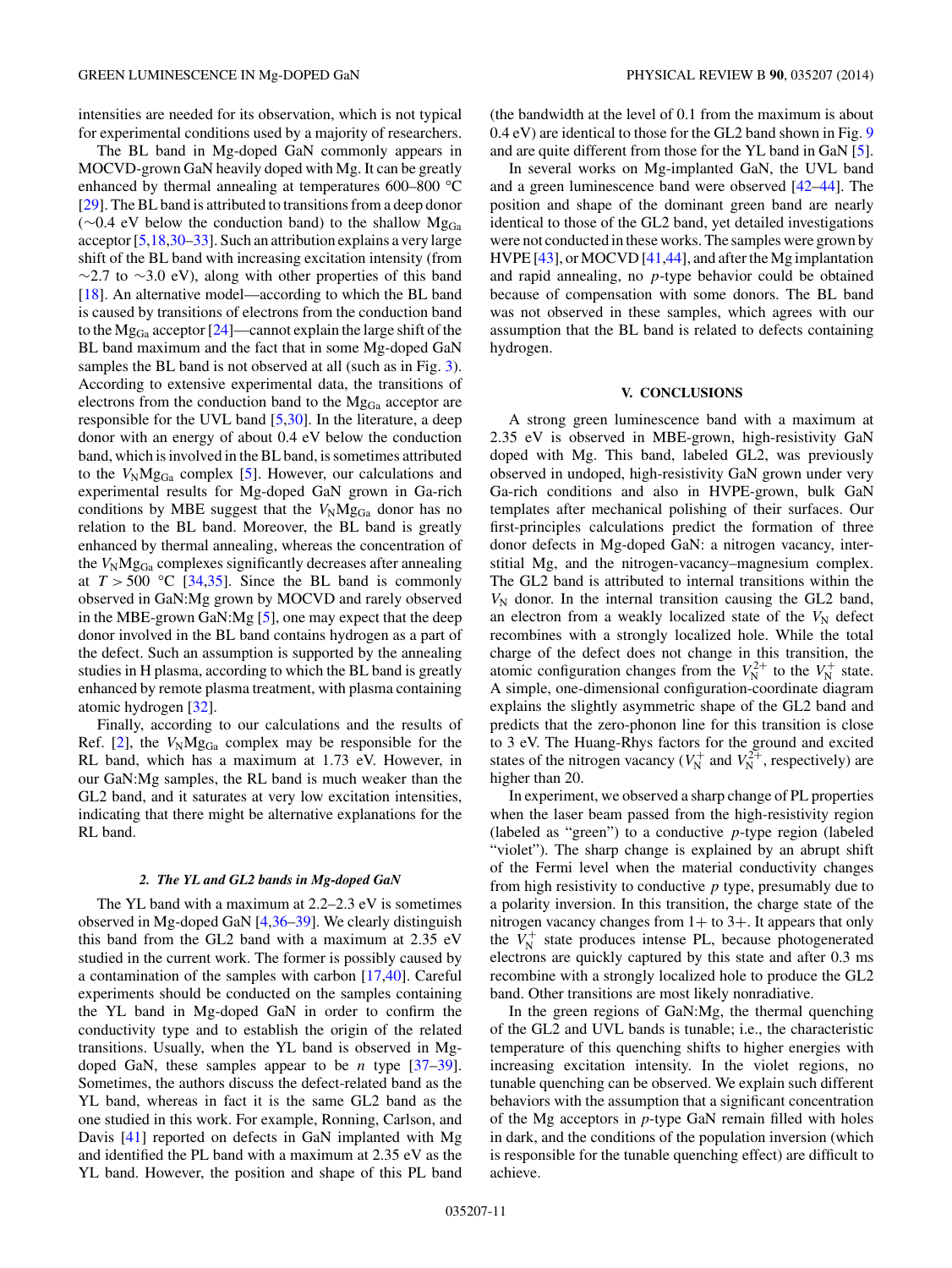## **ACKNOWLEDGMENTS**

<span id="page-11-0"></span>The authors would like to thank Hans-Peter Schönherr and Claudia Herrmann from the Paul-Drude-Institut for the maintenance of the MBE system.

# **APPENDIX: CONFIGURATION-COORDINATE MODEL FOR THE NITROGEN VACANCY IN GaN**

In order to explain the shape of the GL2 band and obtain phenomenological parameters of the related defect, we constructed a one-dimensional configuration-coordinate diagram shown in Fig. 14. The adiabatic potentials are parabolas, and the diagram describes the total energy of the defect system (the energy of atoms plus the energy of electrons). The ground state of the defect (potential 1) corresponds to the  $1+$  charge state of the  $V_N$  defect. Its energy varies in one-dimensional space as  $U_g = \frac{1}{2}K_gq^2$ , where the coefficient  $K_g$  is analogous to the spring constant in the problem of a simple harmonic oscillator, and  $q$  is the generalized coordinate. The coefficient  $K_g$  can be presented as  $K_g = m_g \Omega_g^2$ , where  $m_g$  is the effective mass of the oscillating system involving our defect in the ground state, and  $\Omega$ <sub>g</sub> is the effective phonon frequency in this state [\[45\]](#page-13-0). After a photon is absorbed, a hole and an electron appear in the valence and conduction bands, respectively, and the energy of the system increases by  $E<sub>g</sub> = 3.5$  eV [potential 2 in Fig. 14, which corresponds to the band diagram shown in Fig.  $13(a)$ ]. Due to the Coulomb attraction by the  $V_N^+$  defect, a free electron is captured quickly and forms a weakly localized state about 0.1 eV below the conduction band minimum. Since the electron is weakly localized, the distortion of the system does not change (same position and shape of the adiabatic potential minimum), but the total energy of the system decreases [potential 2\* in Fig. 14, which corresponds to the band diagram shown in Fig.  $13(b)$ ]. Then, a hole is captured by the  $V<sub>N</sub>$  center at one of the valence electron orbitals, and the center becomes doubly charged. This bound hole causes the distortion of the atomic arrangement, and the system relaxes to its equilibrium minimum [potential 3 in Fig. 14, which corresponds to the band diagram shown in Fig.  $13(c)$  by emitting many local phonons. The recombination of the weakly bound electron with one of the localized holes is an internal transition, with a characteristic waiting time of 250–300 *μ*s. The energy of the system in the excited state (potential 3) is  $K_e = m_e \Omega_e^2$ , where  $m_e$  is not necessarily equal to  $m_g$ , and  $\Omega_e$  is the effective phonon frequency in the excited state. The Huang-Rhys factors for the ground state  $S_g$  and the excited state *Se* indicate the mean number of absorbed and emitted phonons; i.e.,

and

$$
\frac{1}{2}K_e q_0^2 = S_e \hbar \Omega_e.
$$
 (A2)

From Eqs.  $(A1)$  and  $(A2)$ , we can obtain the relation between the Huang-Rhys factors and the phonon energies in the ground and excited states:

 $\frac{1}{2}K_{g}q_{0}^{2}=S_{g}\hbar$ 

$$
\frac{S_e}{S_g} = \frac{m_e \hbar \Omega_e}{m_g \hbar \Omega_g}.
$$
\n(A3)



FIG. 14. (Color online) Adiabatic potentials for the  $V_N$  defect. The potential 1 represents the total energy of the system in the ground state when the  $V_N$  defect is in the  $1+$  state. The potential 2 is the same system plus a free electron in the conduction band and a free hole in the valence band. The vertical upward arrow indicates the excitation process, and the dashed vertical lines on both sides of this arrow indicate the transitions for which the PL excitation intensity decreases by a factor of 100 from its maximum. The potential 2\* corresponds to the capture of a weakly localized electron by the  $V_N^+$ defect. The potential 2\* is identical to the potential 2 but shifted downwards by  $0.1$  eV. The potential 3 corresponds to the  $V_N$  defect in the 2+ state (a bound hole plus the weakly localized electron). The transition from the minimum of potential  $2*$  to the minimum of potential 3 corresponds to the capture of a hole by the  $V_N$  defect and the emission of a large number of phonons (about 26). The shift of the excited state minimum relative to the ground state minimum by  $q = q_0$  describes the lattice relaxation. The dotted, bell-shaped curve in the minimum of state 3 indicates the square of the wave function of the defect in the excited state. The vertical downward arrow from state 3 to state 1 indicates a transition causing the emission of a photon with energy corresponding to the maximum of the GL2 band. The thin dotted lines on both sides of this arrow outline the range where the probability function is higher than 0.01. The projections of the intersections of these dotted lines with potential 1 on the vertical axis give the width of the GL2 band at the level 0.01 from its maximum. The straight line 1a is a tangent to the parabola 1 in point  $q = q_0$ . If the potential of the ground state between the dotted vertical lines was a straight line such as line 1a, the shape of the GL2 band would be a perfect Gaussian curve as is shown with a thick dashed line in Fig. [9.](#page-5-0) Because of the parabolic shape of potential 1, the line shape of the GL2 band is slightly asymmetrical (Fig. [9\)](#page-5-0). After the emission of a photon, the system relaxes to the minimum of the ground state by emitting multiple phonons. The average number of emitted phonons is about 24.

Finally, the Stokes shift in the ground state is

$$
\hbar\Omega_g S_g = (E_0 - \hbar\omega_{\text{max}}) + \frac{1}{2}\hbar\Omega_g \approx (E_0 - \hbar\omega_{\text{max}}) + \frac{1}{2}\hbar\Omega_e,
$$
\n(A4)

where  $E_0$  is the energy of the ZPL.

The energy of the emitted photon corresponding to an arbitrary value of *q* and to the maximum of the GL2 band

*g* (A1)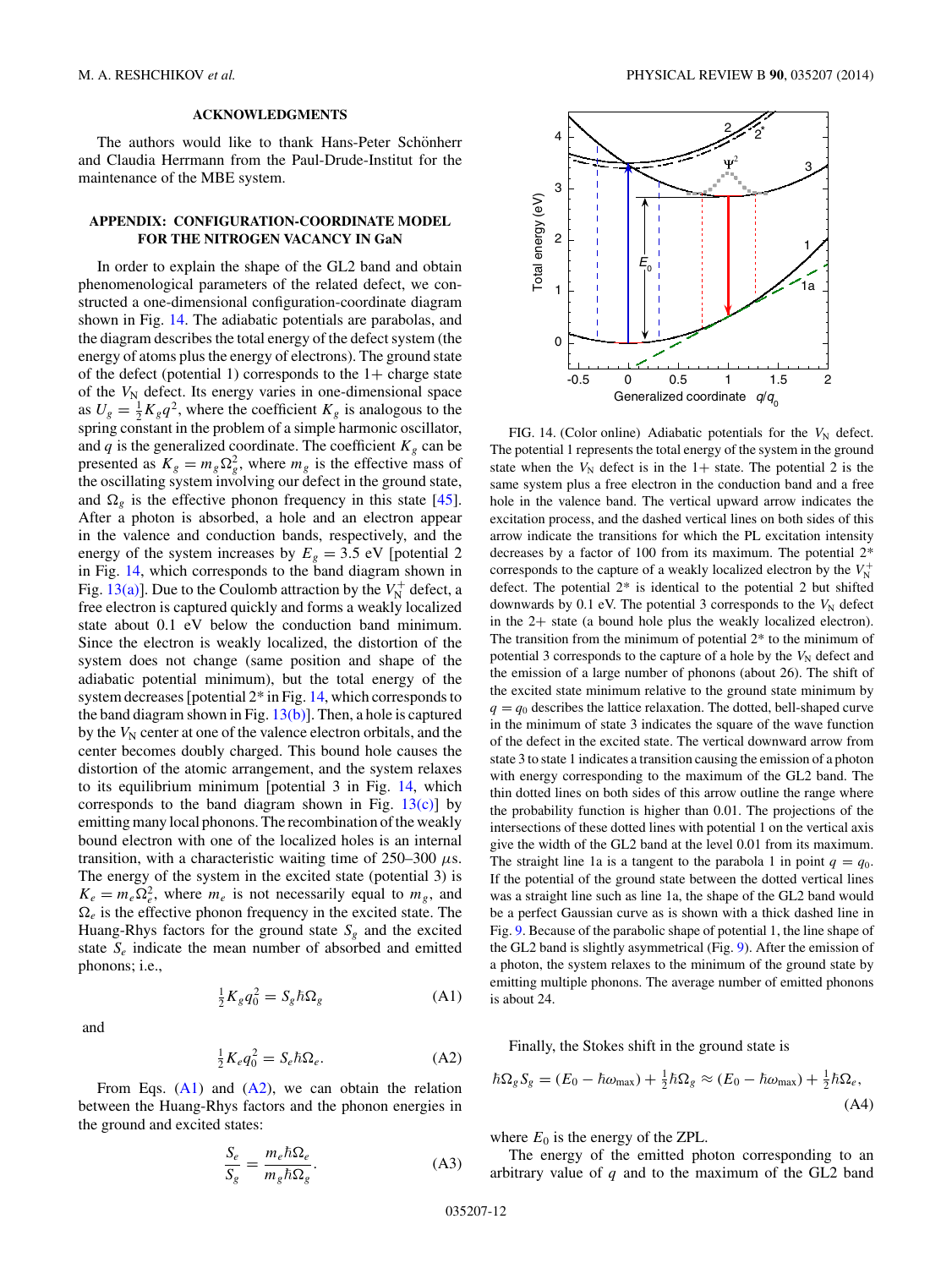<span id="page-12-0"></span>(the downward arrow in Fig. [14\)](#page-11-0) is

$$
\hbar\omega = E_0 + \frac{1}{2}\hbar\Omega_e - \frac{1}{2}K_g q^2 \tag{A5}
$$

and

$$
\hbar\omega_{\text{max}} = E_0 + \frac{1}{2}\hbar\Omega_e - \frac{1}{2}K_g q_0^2, \tag{A6}
$$

respectively. The probability function at the lowest level  $(n =$ 0) of the excited state 3 is

$$
\Psi^2 = A \, \exp\left(-\frac{K_e(q - q_0)^2}{\hbar \Omega_e}\right) = A \, \exp\left[-2S_e\left(\frac{q}{q_0} - 1\right)^2\right],\tag{A7}
$$

where *A* is a constant. The dependence of the PL intensity on photon energy can be obtained by substituting the expressions for  $q$  and  $q_0$  from Eqs. (A5) and (A6) into Eq. (A7) with the result given by

$$
I^{\text{PL}} \propto \exp\left[-2S_e \left(\sqrt{\frac{E_0 + 0.5\hbar\Omega_e - \hbar\omega}{E_0 + 0.5\hbar\Omega_e - \hbar\omega_{\text{max}}}} - 1\right)^2\right].
$$
 (A8)

This is the same as Eq. [\(8\)](#page-5-0).

In the case of very strong electron-phonon coupling, when the curvature of the parabola decreases and approaches a straight line, the potential 1 near the point  $q = q_0$  can be replaced with a tangent (line 1a) in Fig. [14.](#page-11-0) Then, the dependence of the photon energy on *q* is

$$
\hbar\omega = E_0 + \frac{1}{2}\hbar\Omega_e + S_g\hbar\Omega_g\bigg(2\frac{q}{q_0} - 1\bigg),\qquad\text{(A9)}
$$

and the spectral dependence of the PL intensity becomes

$$
I^{PL} \propto \Psi^2 = A \exp\left(-\frac{(\hbar\omega - \hbar\omega_{\text{max}})^2}{2\sigma^2}\right),\tag{A10}
$$

where  $\sigma = S_g \hbar \Omega_g / \sqrt{S_e}$ . Then the FWHM of the PL band at zero temperature, *W*(0), is

$$
W(0) = \sqrt{8 \ln 2} \frac{S_g \hbar \Omega_g}{\sqrt{S_e}}.
$$
 (A11)

This result is identical to the commonly used expression for *W*(0) [see Eq. (26) in Ref. [\[5\]](#page-13-0)]. However, we emphasize that it is valid only for defect-related PL bands with a symmetrical Gaussian shape. For a general case, Eq. (A8) should be used.

From the fit of the experimental shape of the GL2 band with Eq. (A8), by using  $\hbar \omega_{\text{max}} = 2.35 \text{ eV}$  and  $\hbar \Omega_e = 23 \text{ meV}$ , we obtained  $E_0 = 2.85$  eV and  $S_e = 26.5$  (Fig. [9\)](#page-5-0). Since the PL excitation spectrum for the GL2 band does not show any PL excitation band below the band gap, the shape and position of the PL excitation band is unknown. However, the parameters  $S_g$  and  $\hbar\Omega_g$  still can be estimated by solving the system of Eqs. [\(A3\)](#page-11-0), [\(A4\)](#page-11-0), and (A11), with the assumption that  $m_e =$  $m_g$ . Then, one can obtain  $S_g = 24.3$  and  $\hbar\Omega_g = 21.1$  eV. All these parameters were used to construct the configurationcoordinate diagram shown in Fig. [14.](#page-11-0) This diagram explains well the GL2 band spectrum in Fig. [9.](#page-5-0) Note that the asymmetry of the GL2 band is evident only when its shape is analyzed over a wide range (two orders of magnitude). If the PL band shape is analyzed only above half of its maximum, the asymmetry is not visible within the experimental error, and the uncertainty



FIG. 15. (Color online) Possible values of parameters  $S_e$  and  $S_g$ as a function of possible values of  $E_0$  for a PL band having a maximum at 2.35 eV and the FWHM of 0.23 eV at low temperature. The solid and dashed lines are the values of  $S_e$  and  $S_g$ , respectively, obtained from a solution of the system of Eqs.  $(A3)$ ,  $(A4)$ , and  $(A10)$  for the range of the parameter  $E_0$  from 2.6 to 3.1 eV with the following fixed parameters:  $W(0) = 230$  meV,  $\hbar \omega_{\text{max}} = 2.35$  eV,  $\hbar \Omega_e = 23$  meV, and  $m_e = m_g$ . The filled symbols are examples of possible values of  $S_e$ and  $E_0$  obtained from the fit of the GL2 line shape with Eq.  $(A8)$  in a wider range.

of the model parameters increases substantially. Figure 15 shows the values of the parameters  $S_e$  and  $S_g$  that satisfy Eqs. [\(A3\)](#page-11-0), [\(A4\)](#page-11-0), and (A11) for the given  $W(0) = 230$  meV and  $\hbar\Omega_e = 23$  meV.

The fact that the GL2 band could not be excited resonantly with energies of incident photons lower than 3.25 eV (Ref. [\[5\]](#page-13-0)) is in agreement with the configuration-coordinate diagram shown in Fig. [14.](#page-11-0) Accordingly, the intensity of the PL excitation band at 3.25 eV is expected to be only 0.01 from its maximum (a dashed vertical line to the right from the upward arrow). This means that it is unlikely that  $E_0 < 2.85$ . However, the values in the range of  $2.85-3.0$  eV are acceptable (Fig. 15), with the value  $E_0 = 2.85$  eV providing the best agreement between the shapes of the GL2 band obtained experimentally and calculated from the one-dimensional configuration-coordinate diagram (Fig. [9\)](#page-5-0).

The above-found vibrational parameters of the defect responsible for the GL2 band agree with the parameters for the nitrogen vacancy calculated by Alkauskas *et al*. [\[3\]](#page-13-0). These authors predicted that the Huang-Rhys factors are very large, and the effective phonon energies are small for deep donors such as the  $V_N$  defect in GaN. From first-principles calculations, the ZPL for the  $V_N$  defect is expected to be at 3 eV, far from the high-energy side of the defect-related PL band. Our PL excitation results for the GL2 band (Ref. [\[5\]](#page-13-0)) and the detailed analysis of the shape of the GL2 band (Figs. [9](#page-5-0) and  $14$ ) suggest that  $E_0$  is equal to or higher than 2.85 eV, but not higher than ∼3.0 eV. The effective phonon energies for the  $V_N$  defect are predicted from first-principles calculations to be about 21–23 meV, and the Huang-Rhys factors to be about 35 [\[3\]](#page-13-0). From analysis of the experimental data for the GL2 band, we have found that the effective phonon energies for the related defect are about 18–23 meV, and the Huang-Rhys